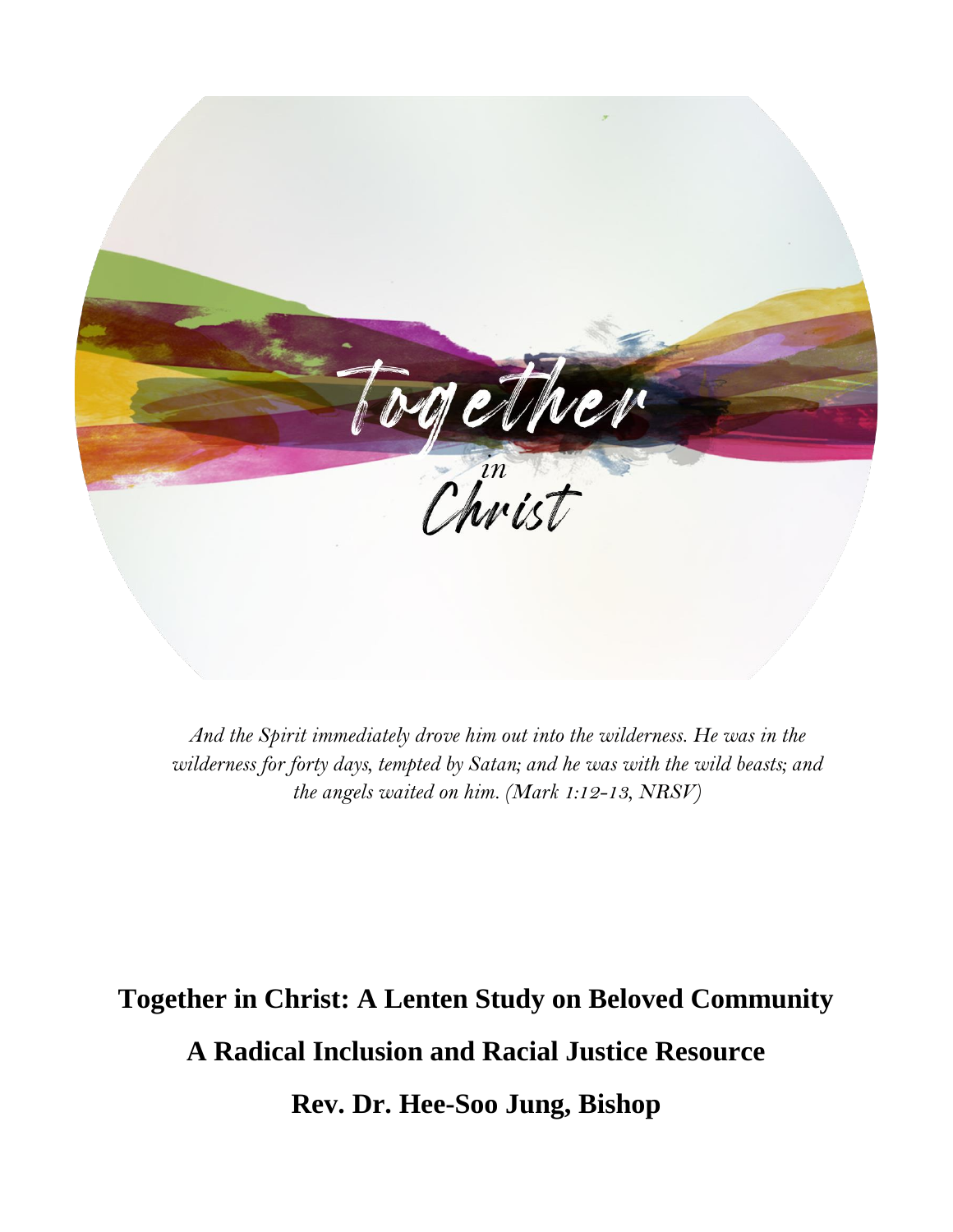# **Preface**

My beloved Wisconsin siblings in Christ, I offer this Lenten Bible Study as a gift for thought, for reflection, for meditation, and for deep conversation. I understand that this is not an easy study for many. It challenges our beliefs and perceptions. It deals with some unpleasant and difficult issues. It has potential to offend and discomfort. And for all these reasons, it is very important that we explore it together.

Our Council of Bishops made Dismantling Racism a priority initiative for our leadership in The United Methodist Church. The devastating impact of ongoing institutional and cultural racism prevents us from truly living God's will for unity in beloved community. We want to invite as many people as possible into the examination of causes and symptoms of racial injustice in our world.

This study was written in collaboration with my assistant, Dan Dick, who worked with me to outline and develop the concepts and format. He prepared this study with helpful review and feedback from Carrie Riesen and Edelira Huertas, two lay people with a heart and passion for peace and justice. Barbara Dick provided careful editing, and our Director of Communications designed, formatted, and produced the curriculum. A project like this takes a team, and this team worked with me to offer this excellent study.

The Ampagn

Bishop Hee-Soo Jung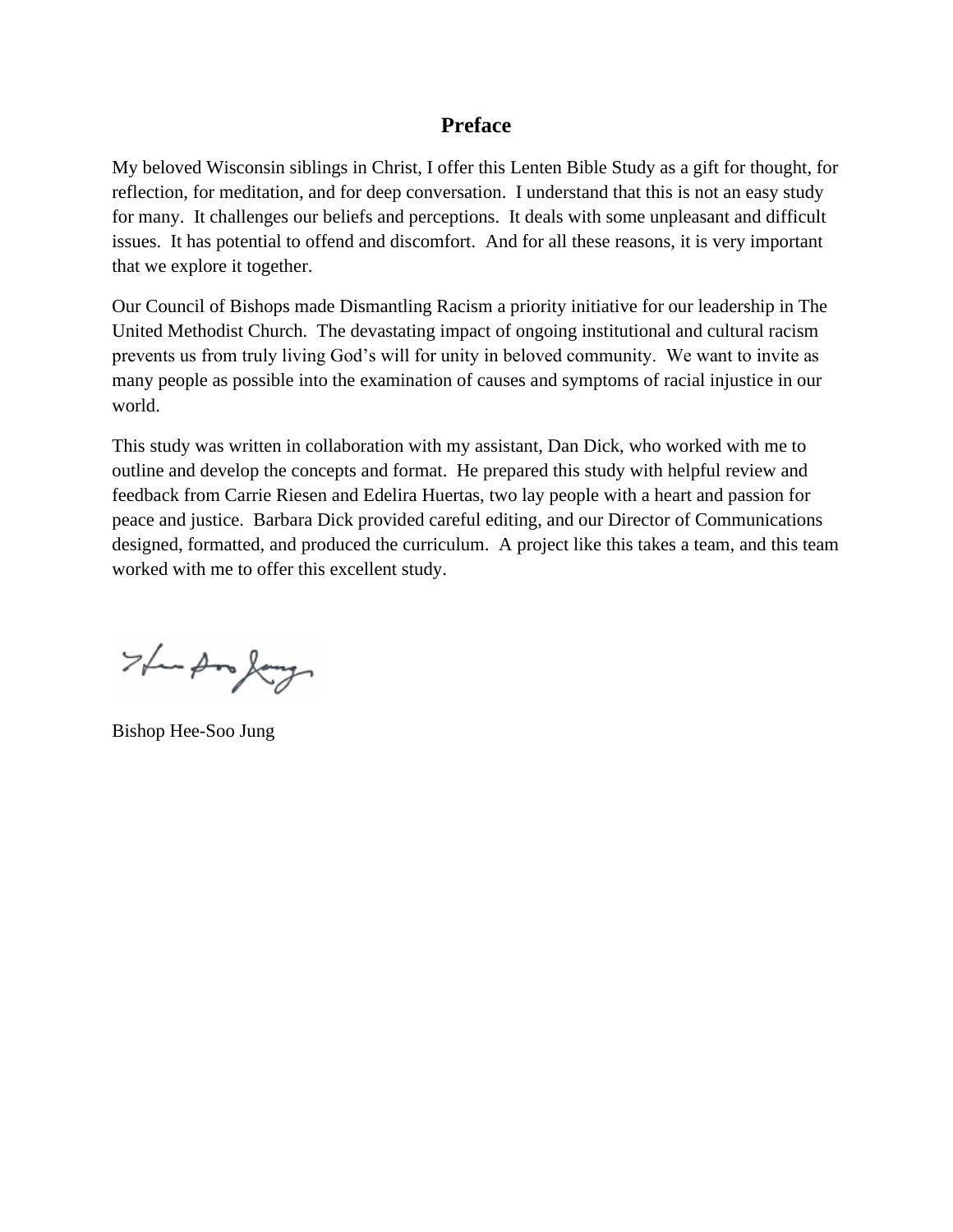#### **Together in Christ: A Lenten Study on Beloved Community**

### **A Radical Inclusion and Racial Justice Resource**

### **Rev. Dr. Hee-Soo Jung, Bishop**

#### **Introduction**

And the Spirit immediately drove him out into the wilderness. He was in the wilderness for forty days, tempted by Satan; and he was with the wild beasts; and the angels waited on him. (Mark 1:12-13, NRSV)

Each year, we take a journey, from Ash Wednesday through Holy Saturday, called Lent. This is a time of introspection and devotional reflection. Many people make commitments to *give up* something they enjoy throughout this period, a symbolic gesture of sacrifice and selfdenial. But beyond giving up chocolate or coffee or sweets or television, the Lenten period is a time for deep personal evaluation and reassessment. Lent can also be a time to think about what more we can *give* as well as what we can *give up*.

This year, I invite us all to give more time and attention to what makes us faithful Christian disciples. Our challenge is to enter into a wilderness time with Jesus, to give Jesus our companionship throughout the weeks leading to Easter. Day-by-day, step-by-step, we journey into wilderness—a place that is unfamiliar, dangerous, challenging, unknown, and filled with temptations. This is an invitation to make a conscious and intentional decision to go places that might be uncomfortable, threatening, frightening, or overwhelming for some; but we all enter knowing that "angels wait on us," and protect us.

This wilderness region stands between where we are now and truly foundational beloved community, where God is calling us. Our current reality is that we tend to stay where we are most comfortable, where things are familiar, seem safe, secure, and *normal*. One of the "beasts" we will encounter in our wilderness journey is *normativity—*the deceptive perspective that, what is normal, comfortable, and beneficial for us is also normal for everyone else. In the glorious and divine creation of God, where the global community is one of widely diverse cultures, rituals, practices, values, moralities, preferences, and tastes, there is simply no one-size-fits-all *normal* for everyone.

The Council of Bishops of The United Methodist Church has committed to a priority of Dismantling Racism. Much more than a theme, Dismantling Racism is a core value and a concrete goal. There are many significant challenges to such an audacious and ambitious goal, and we will encounter many of them in this Lenten Study together. Many of us may feel threatened and discomforted by such phrases and concepts as *racism*, *white privilege*, *white supremacy, white normativity, colonialism*, *oppression*, and *racially based injustice*. We may feel our defenses rise; we may even be offended and alarmed. This is what happens in the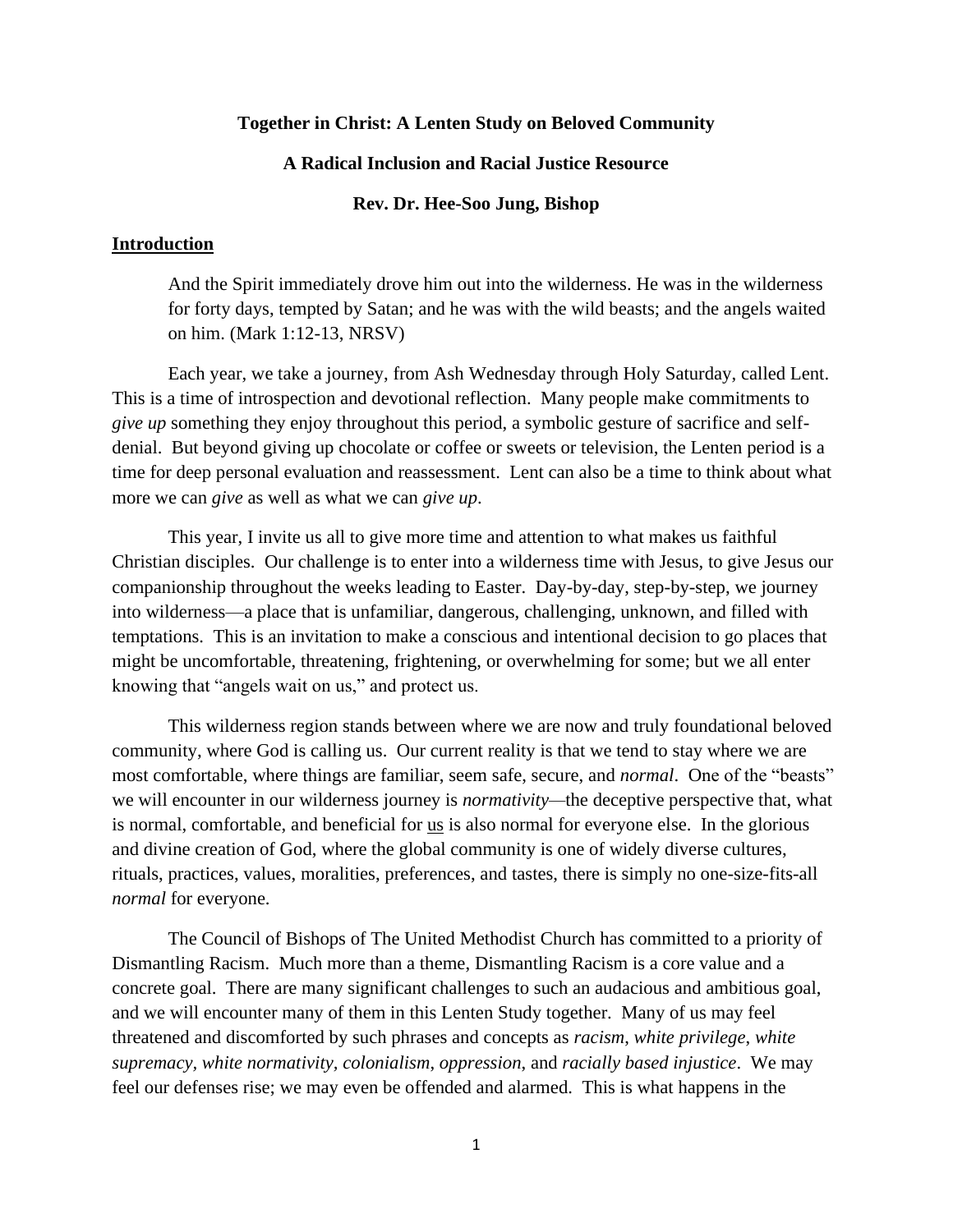wilderness. Wilderness is never a safe place, but we must enter and cross the wilderness if we ever want to arrive at the Promised Land of Beloved Community.

Our journey will be uncomfortable, offensive to some, and challenging to all. We openly and honestly admit this up front. But this is an important journey—an essential and inescapable journey—for The United Methodist Church to be faithful to its bedrock commitment to social justice through the unconditional love of God for all God's people.

Keep in mind that we make this journey with the angels, the emissaries of God who will keep us grounded in God's Word and Will throughout our days. This will be a prayerful time, a discerning time, a time for individual introspection as well as shared conversation. It is my prayer and desire that, in this journey, we will all feel God's guiding hand and empowering Spirit, and that we will arrive together at a greater, deeper, and wider understanding of what it means to be a citizen in the Beloved Community of our Lord.

### **Note on this study:**

Each weekly session of this study offers a Scripture passage, a reflection, a set of questions for group conversation, and suggested assignments for the days in between sessions. There is also a book or film recommendation for individuals or small groups to read or watch and talk about together.

Our recommendation is to begin with a special session on Ash Wednesday, then follow with seven weekly sessions through to Easter. There are also specially focused daily reflections for Holy Week that will prepare all participants for the closing Easter session. This study may easily be used by individuals, but it is designed with small groups in mind.

All quotes and references come from the New Revised Standard Version (NRSV) of the Bible.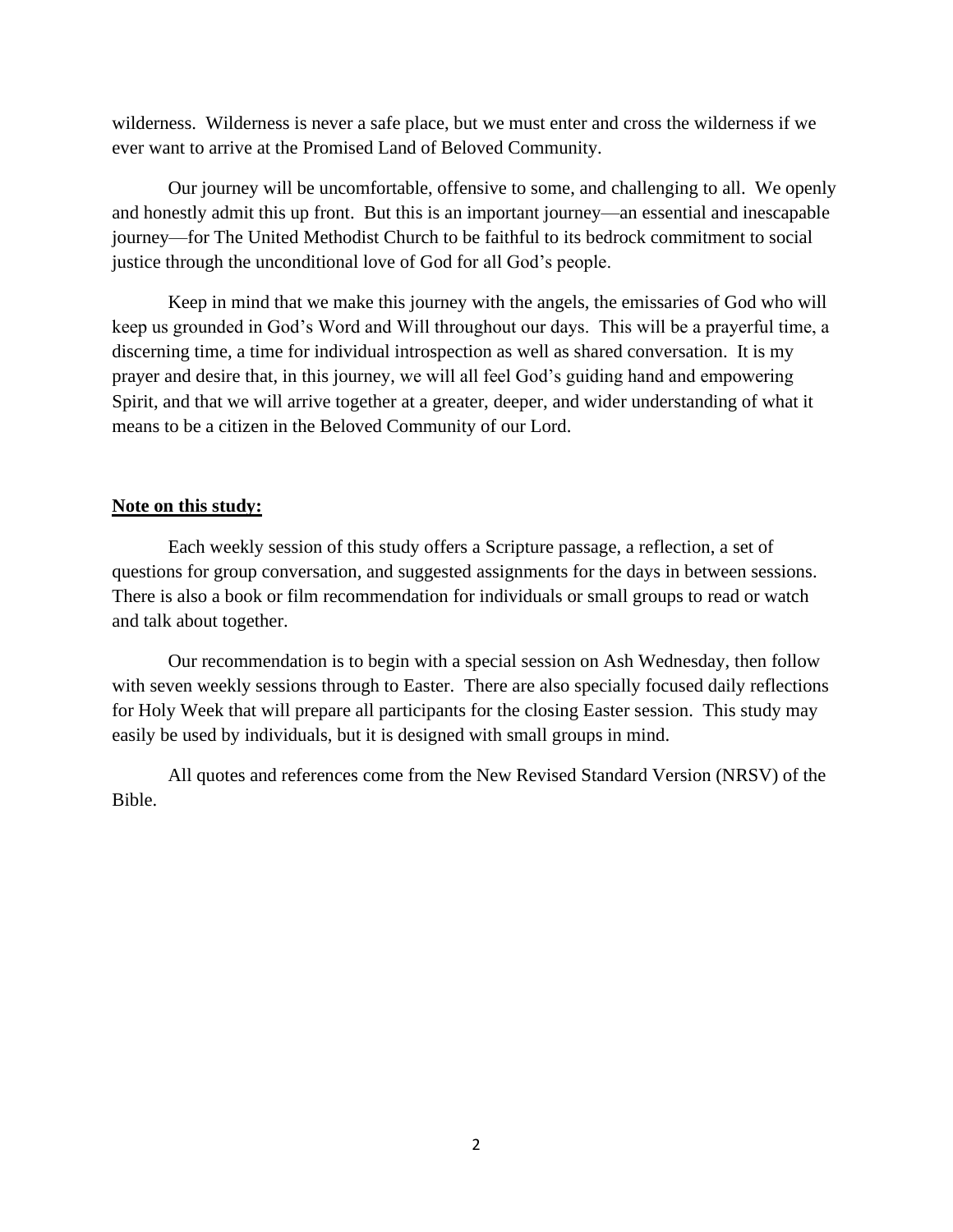#### **Session One: Ash Wednesday**

So, we are ambassadors for Christ, since God is making his appeal through us; we entreat you on behalf of Christ, be reconciled to God. For our sake he made him to be sin who knew no sin, so that in him we might become the righteousness of God. As we work together with him, we urge you also not to accept the grace of God in vain. For he says, 'At an acceptable time I have listened to you, and on a day of salvation I have helped you.' See, now is the acceptable time; see, now is the day of salvation! We are putting no obstacle in anyone's way, so that no fault may be found with our ministry, but as servants of God we have commended ourselves in every way: through great endurance, in afflictions, hardships, calamities, beatings, imprisonments, riots, labors, sleepless nights, hunger; by purity, knowledge, patience, kindness, holiness of spirit, genuine love, truthful speech, and the power of God; with the weapons of righteousness for the right hand and for the left; in honor and dishonor, in ill repute and good repute. We are treated as impostors, and yet are true; as unknown, and yet are well known; as dying, and see—we are alive; as punished, and yet not killed; as sorrowful, yet always rejoicing; as poor, yet making many rich; as having nothing, and yet possessing everything. (2 Corinthians 5:20b–6:10)

"As we work together with God," "putting no obstacle in anyone's way," we truly fulfill God's will in our world. Our Ash Wednesday observance launches our journey through wilderness time, and we know it is a journey of ups and downs. We will see the jubilation of Palm Sunday, the confusion and betrayal of the disciples, the acts of friendship in foot-washing and the celebration of the first Lord's Supper, the despair of trial and judgment, and the horror of the crucifixion. The eternal question of *why* arises: Why did it have to happen this way? Why did it have to happen at all? Why would someone voluntarily go through what Jesus did? Why can't we just jump to the joy and glory of Easter?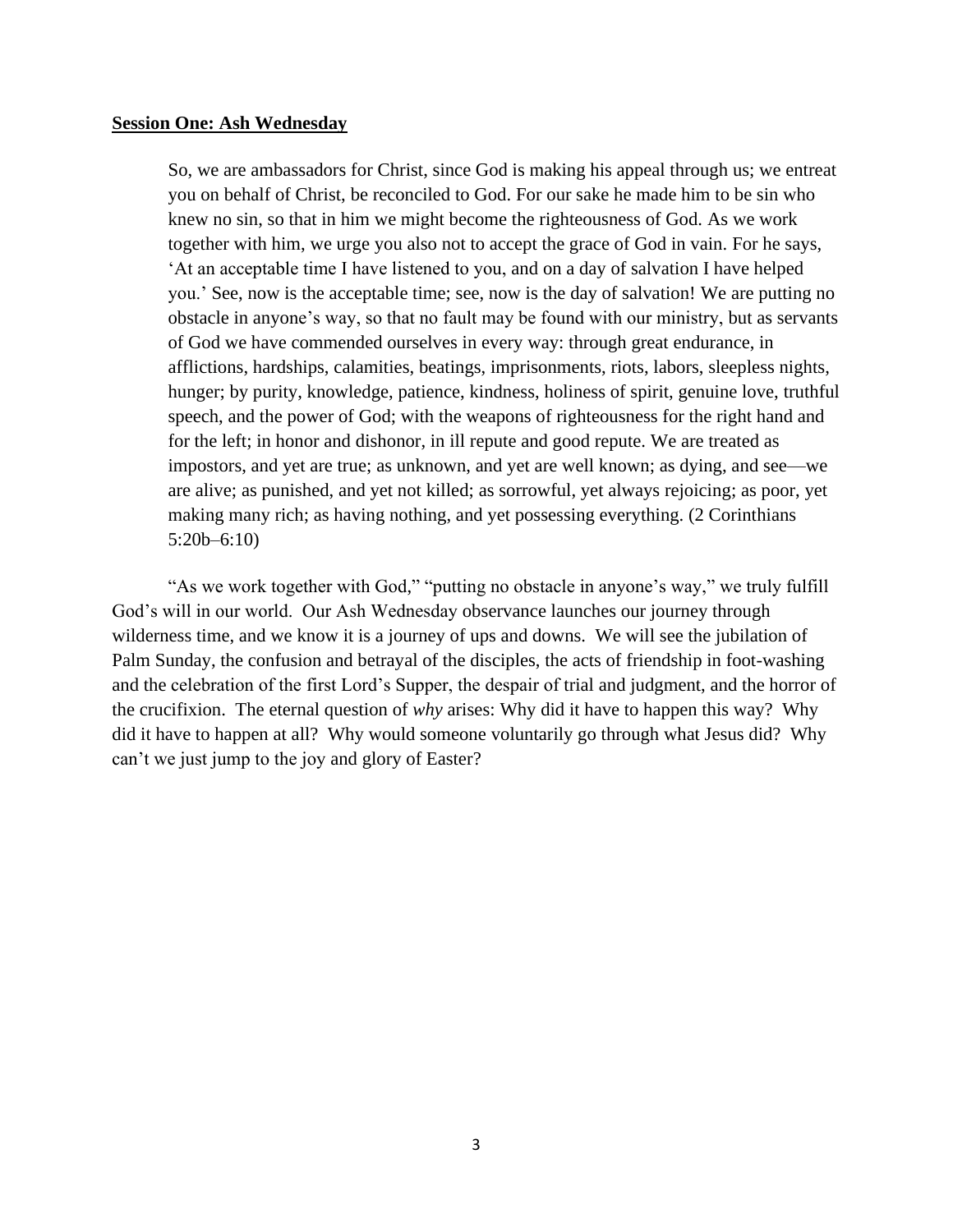Ash Wednesday is a day to set these questions aside and simply be present. It is a day of contrition and confession. It is a day for humility and repentance. It is a day to refrain from judging others as we self-reflectively judge ourselves. It is not a time for defensiveness, but it is a day to ask—even beg—forgiveness. It is a time to admit we are not the people we need to be. We fail to do all the good we can; we fail to refrain from doing harm; and we confess that we are not even aware of the many ways we have yet to grow and change. We ask God's grace and

guidance. And we acknowledge that there is no such thing as "cheap grace," but that much will be required of us if we truly seek to become like the Christ.

On this Ash Wednesday, I want to raise the idea that perhaps one way we are "putting obstacles" in the way of others is through an unconscious and invisible *normativity* of our own perspective. Many people find the word *racism* to be offensive, judgmental, condescending, and unfair. From white, Western, United States cultural normativity, *racism* conjures up images of violence, terrorism, brutality, rage, and hatred. The vast majority of us do not support or engage in such activities, and so we feel that we are not *racist*.

But at a fundamental level, we are all *racist*. Ibram X. Kendi, in the introduction to his excellent book, *How to Be an Antiracist*, speaks eloquently of the universal and inclusive nature of *racism*. And it is essential for Christian believers to understand a simple but powerful fact: *Racism* is sin, and all have sinned and fall short of the desire of God.

**Normativity**—an individual's or group's perspective on the world that assumes everyone sees things the same way, benefits in the same way, thinks the same way, should act the same way, shares the same values, and should receive the same treatment. Normativity tends to judge difference as an aberration, and often difference is viewed as inferior, defective, or threatening. Normativity employs "either/or" thinking; things are right or wrong, good or bad, acceptable or unacceptable, just or unjust according to the definitions embraced by the individual or group.

How are you feeling at this point? What is going on in your head and heart? Are you uncomfortable, defensive, angry, or upset? This is an indication that our normativity is being challenged! Don't deny, resist, or reject the discomfort you feel right now. It is alright to be upset as long as you don't let the upset rule you. If possible, step back emotionally and psychologically for a moment and assume that we all possess a measure of racism and that racism is sin, just as any act of harm or exclusion or division and injury is sin. What does this mean for us?

On this Ash Wednesday—this day of confession, repentance, and humility—ask God for forgiveness for any racist thought, word, or deed; conscious or unconscious; intentional or unintentional; and for any hardness of heart that makes this confession difficult for you.

### Questions for Conversation

1. How does it feel to be called a *racist*? How does such labeling impact our sense of community, relationship, and unity?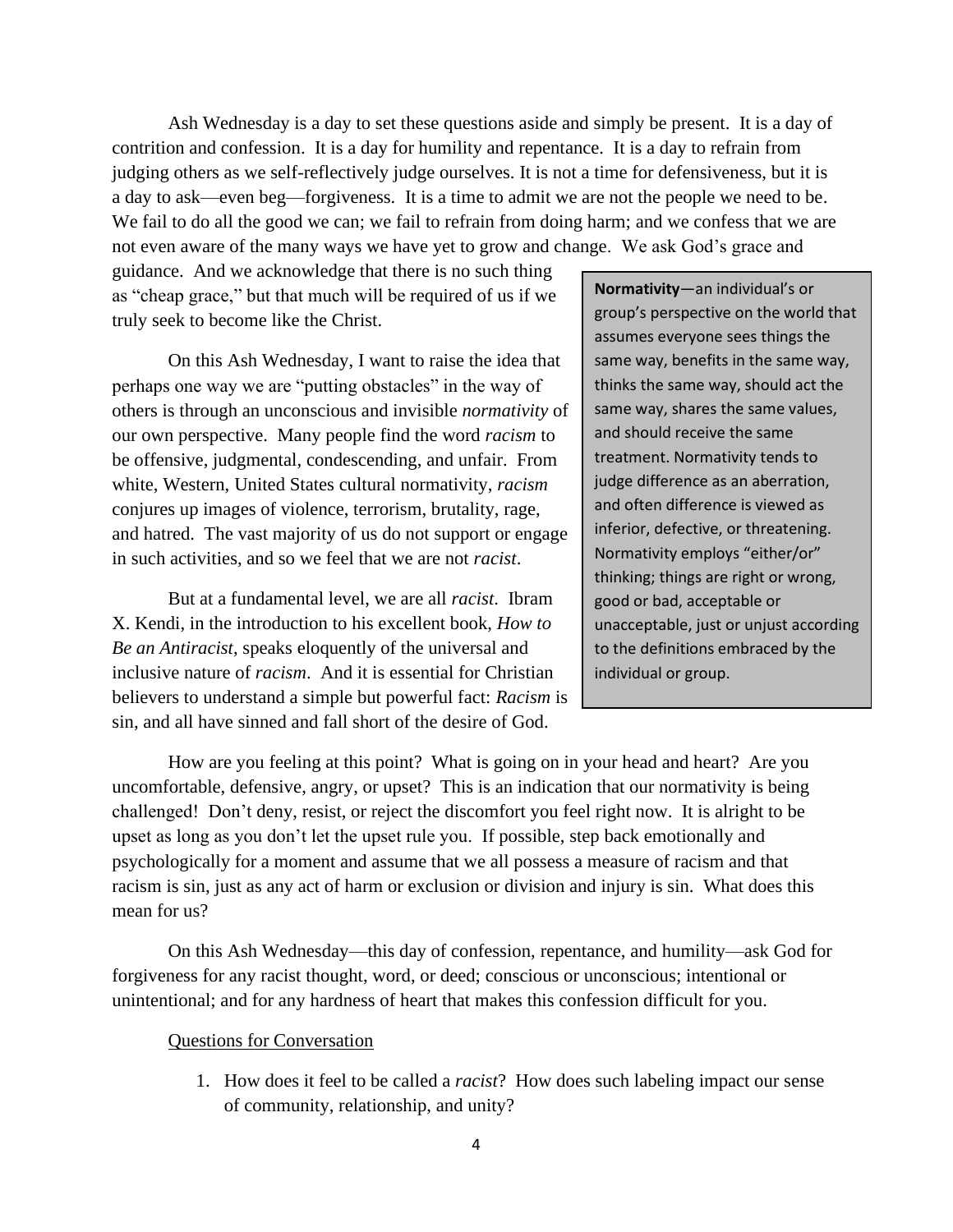- 2. What are the benefits of normativity? What are the potential problems and negative impacts of normativity?
- 3. What is the relationship of normativity to diversity? What impact do cultural, ethnic, social, and racial diversity have on normativity?
- 4. When you reflect on God's vision for Beloved Community, who belongs? Who is excluded? Who should decide who is acceptable and who is not?

## Questions for Personal Reflection between Sessions

- 1. What does God look like? Do I have a race, ethnicity, color, or appearance in mind? Do I look like God? Does God look like me?
- 2. What do I need to be forgiven for?
- 3. How will I prepare my own heart and spirit for the Lenten journey?
- 4. What might I give up emotionally, spiritually, psychologically in order to make room for God's grace and guidance?

## Closing Prayer (or one of your own):

God who meets us in the ashes, forgive us. We are not yet the people you need us to be, but we are here to ask that you rescue and redeem us from those thoughts and actions that separate us from you and your beloved creation. Let us seek to see the Christ in every other face we meet, no matter how similar or different they are. Make us one, Lord, make us one, we ask in the name of Jesus, the Christ. Amen.

## Recommended Resources for Deeper Learning and Understanding:

Book:

*The Color of Compromise: The Truth About the American Church's Complicity in Racism* by Jemar Tisby. An excellent yet troubling survey summary of racism in our nation's history and the role Christianity has played.

# Film:

*The Birth of a Nation* by D.W. Griffith. This 2015 silent film depicts the rise of the Ku Klux Klan and southern cultural resistance to racial inclusion. It is important to understand this as part of our American cultural narrative that still has impact today.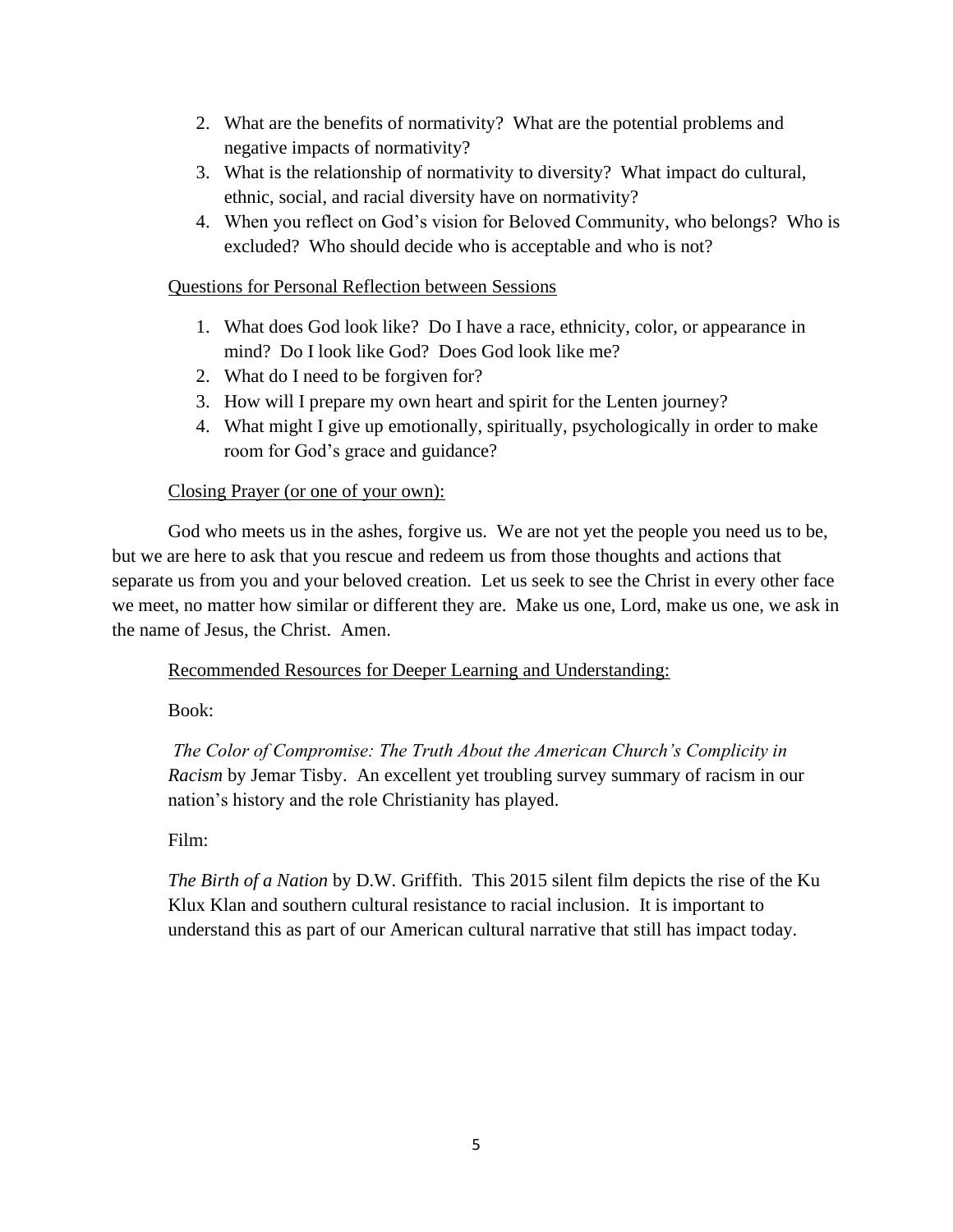#### **Session Two: First Sunday in Lent**

Then God said to Noah and to his sons with him, 'As for me, I am establishing my covenant with you and your descendants after you, and with every living creature that is with you, the birds, the domestic animals, and every animal of the earth with you, as many as came out of the ark. I establish my covenant with you, that never again shall all flesh be cut off by the waters of a flood, and never again shall there be a flood to destroy the earth.' God said, 'This is the sign of the covenant that I make between me and you and every living creature that is with you, for all future generations: I have set my bow in the clouds, and it shall be a sign of the covenant between me and the earth. When I bring clouds over the earth and the bow is seen in the clouds, I will remember my covenant that is between me and you and every living creature of all flesh; and the waters shall never again become a flood to destroy all flesh. When the bow is in the clouds, I will see it and remember the everlasting covenant between God and every living creature of all flesh that is on the earth.' God said to Noah, 'This is the sign of the covenant that I have established between me and all flesh that is on the earth.' (Genesis 9:8-17)

*Covenant* is a central theme of our Hebrew and Christian scriptures. Multiple times, God established covenants with human beings, which essentially held a few simple elements: 1) I will be your God, 2) you will be my people, 3) under the condition that you will be obedient and faithful to your God, and 4) doing to others as you would have done to yourself.

Frequently, when God established covenants, human beings accepted and agreed to them; human beings then broke the covenant and separated from God (sin); prophets called people to repentance; God reestablished covenant (redemption), and the cycle repeated itself. The grand culmination of this covenantal relationship was (and is) Jesus. Through Jesus the Christ, the cycle was broken, and the restoration and deliverance of God's people was sealed for all time.

Note that, with Noah, the covenant is between "me and all the flesh that is on the earth." We know that shortly after this covenant was established, Noah got himself drunk, and his son Ham violated the moral code of his time and received a curse (Genesis 9:18-28). The naming of Ham's descendants in chapter 10 have led some questionable scholars to note that many of the darker-skinned ethnicities in our world today emerged as the lineage of Ham. This sad misinterpretation resulted in a terrible abuse of scripture: a bias and prejudice against brown and black skin on a supposedly biblical basis, used to justify slavery.

An important question to consider is this: does the curse of Noah invalidate the promise of God? God's intention to protect all living creatures on the face of the earth is crystal clear. Are our earthly disagreements and divisions greater than the will of God? I pray this is a rhetorical question.

In the midst of the global pandemic and the multiple incidents of violence and brutal force against black people throughout 2020 and before, the Council of Bishops of The United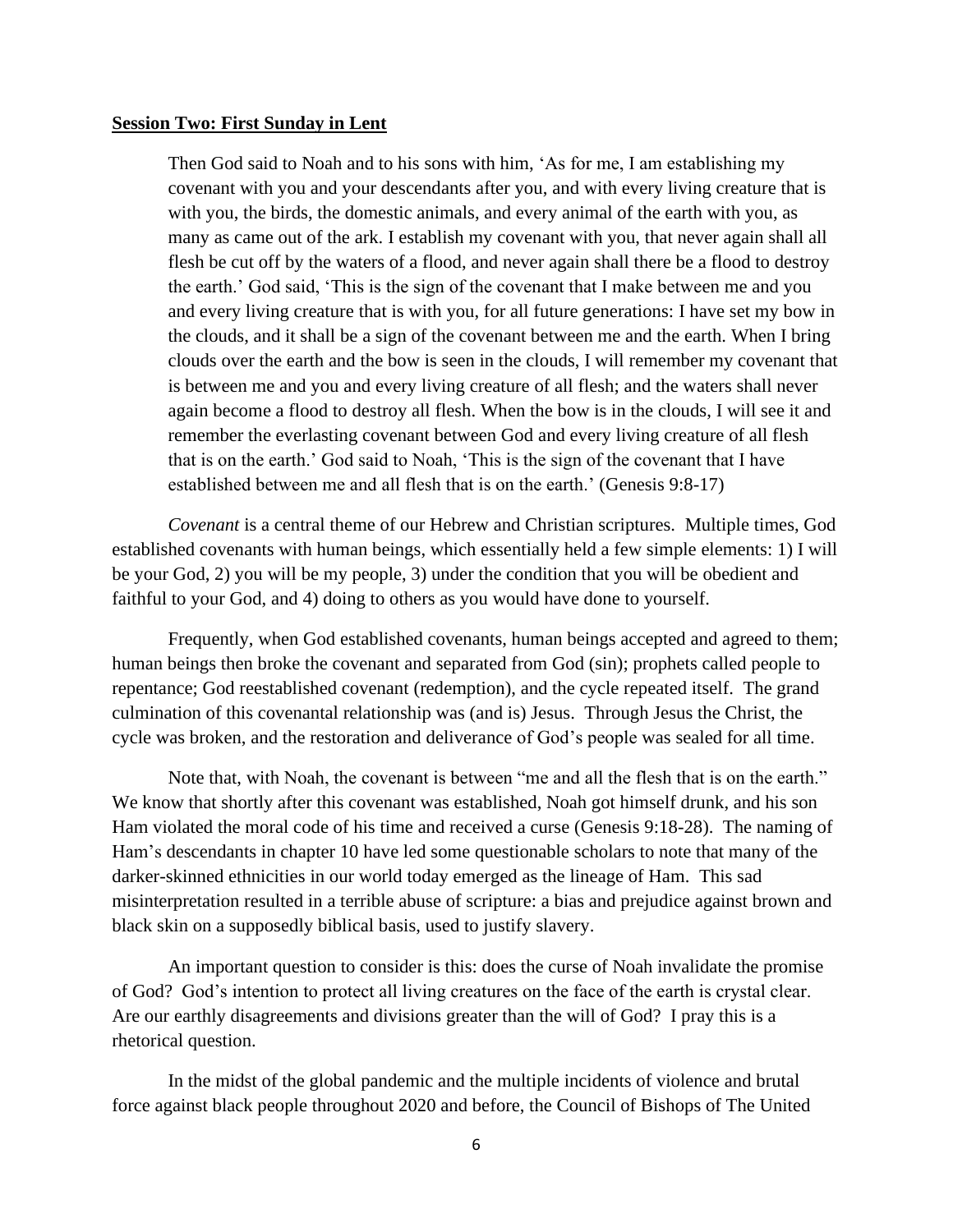Methodist Church met and committed to a priority of Dismantling Racism. We do this not to be judgmental or political. While there are aggressive and violently racist people, there is also widespread agreement among Christians that such prejudice and bigotry is not acceptable. The Council of Bishops is more interested in dismantling the systemic nature of racial, ethnic, and cultural injustice and ongoing harmful ignorance. This will help us reconstruct systems of equity, fairness, acceptance, celebration, and justice for "all flesh that is on the earth." It is vitally important that we make every effort to order our lives and our ministries to contribute to God's divine plan for beloved community and to see "God's will be done on earth, as it is in heaven," which we pray regularly in the Lord's Prayer.

Thoughts, words, and actions that treat people of other colors, cultures, languages, ethnicities, or geographies as inferior, dangerous, repulsive, or contemptible based on their differences is sinful and destructive. These attitudes disrespect and disgrace the truth that "God is love" (1 John 4:8), and we should spend significant time together in our communities of faith working hard to eliminate prejudice, divisive judgmentalism, and oppression wherever we find it.

### Questions for Conversation

- 1. What characteristics, qualities, and behaviors do I tend to judge other people on? What meets with my approval? What causes disapproval?
- 2. Where did these standards of judgment come from?
- 3. How does a person's skin color influence my thinking? How does their ability to speak my primary language clearly influence my thinking?
- 4. What sights, smells, sounds (think of clothing, cooking, music, decorations, hygiene, tone/volume/inflection, etc.) are most comfortable for you? Which make you uncomfortable or irritated?

### Questions for Personal Reflection between Sessions

- 1. Where do I encounter people who are significantly different from me?
- 2. What are the characteristics of my family, friends, and the people I associate with most frequently that I find most comfortable, confirming, and "normal"? What characteristics and actions make me most uncomfortable, uncertain, and threatened?
- 3. What obstacles and/or challenges do I feel about relating to people who think, speak, or act in ways foreign to my own thoughts, words, and actions?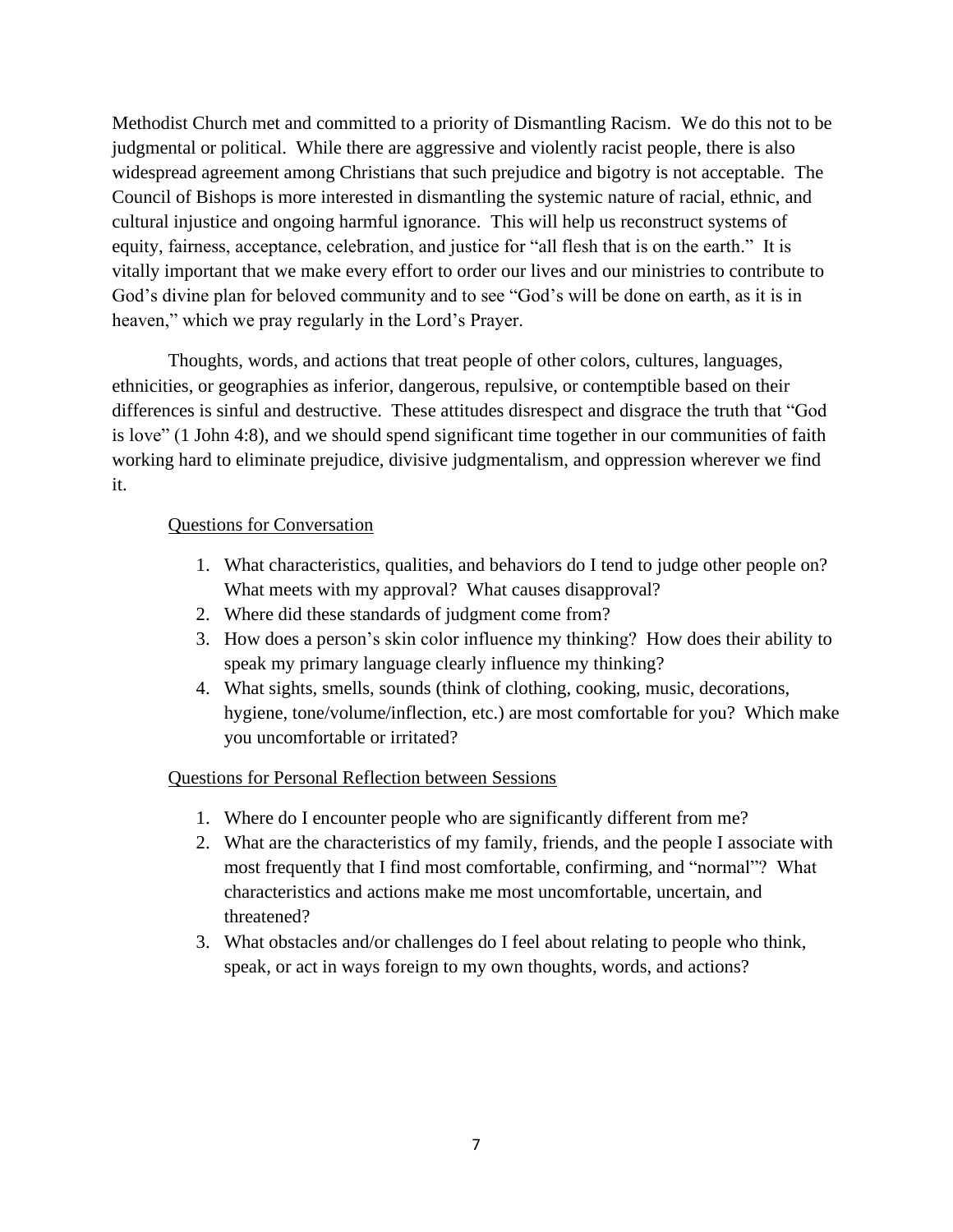### Closing Prayer (or one of your own):

Creator God, we offer our thanks and praise that we are part of your divine creation. Help us to view "all flesh that is on earth" as you view it. Open our eyes and hearts to see the beauty, the sacredness, the holiness, and the wonder of all you have created. We ask this humbly in Jesus' name. Amen.

Recommended Resources for Deeper Learning and Understanding:

Book:

*Caste: The Origins of Our Discontents* by Isabel Wilkerson. Understanding our inequalities based in power dynamics and abuses of power large and small that divide us.

Film:

*Twelve Years a Slave* by Steve McQueen. Warning: graphic and disturbing, not easy to watch; the story of a man sold into slavery and the abuses of power and oppression that illuminate most of human history.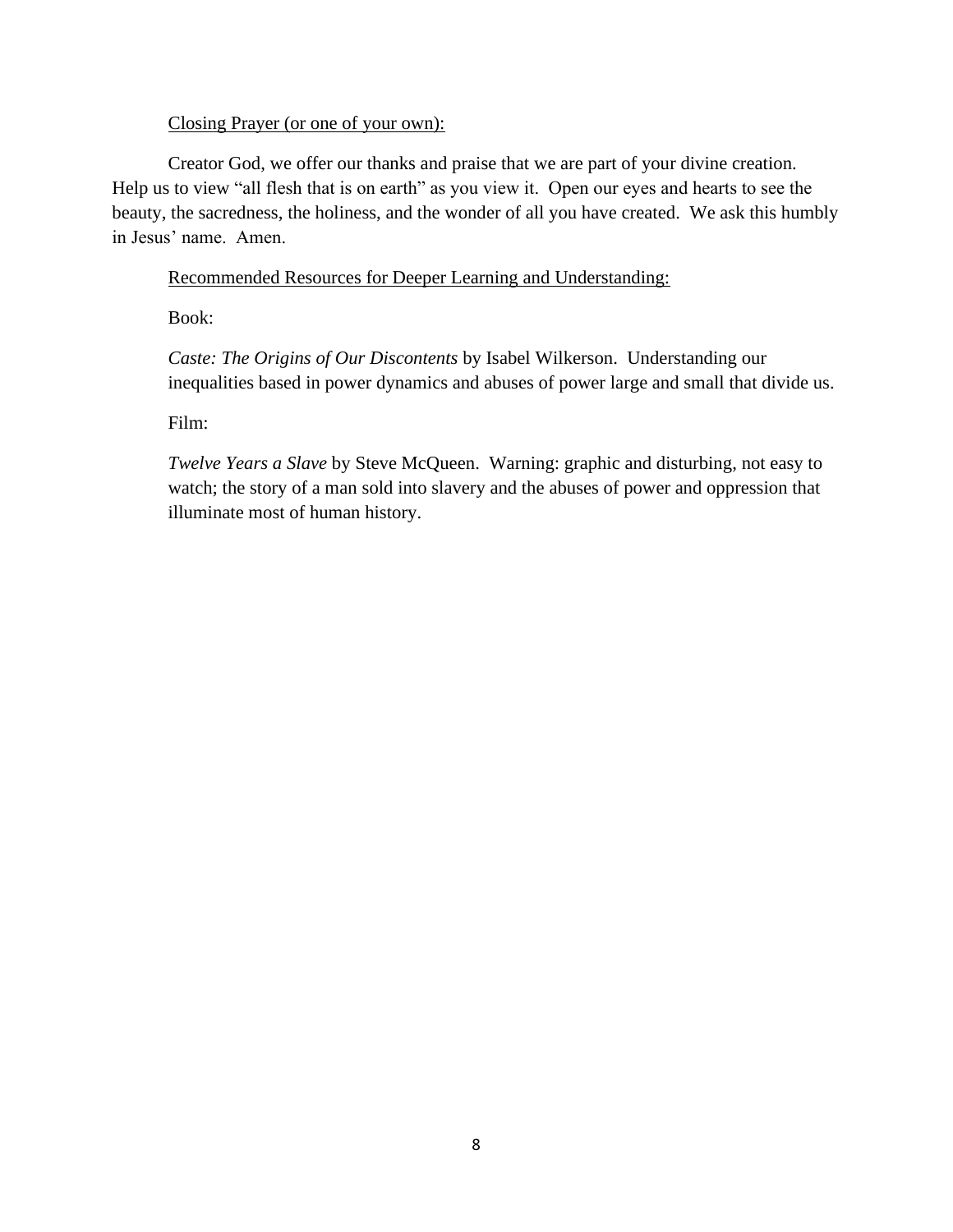#### **Session Three: Second Sunday in Lent**

You who fear the LORD, praise him! All you offspring of Jacob, glorify him; stand in awe of him, all you offspring of Israel! For he did not despise or abhor the affliction of the afflicted; he did not hide his face from me, but heard when I cried to him.

From you comes my praise in the great congregation; my vows I will pay before those who fear him. The poor shall eat and be satisfied; those who seek him shall praise the LORD. May your hearts live forever!

All the ends of the earth shall remember and turn to the LORD; and all the families of the nations shall worship before him. For dominion belongs to the LORD, and he rules over the nations.

To him, indeed, shall all who sleep in the earth bow down; before him shall bow all who go down to the dust, and I shall live for him. Posterity will serve him; future generations will be told about the Lord, and proclaim his deliverance to a people yet unborn, saying that he has done it. (Psalm 22:23-31)

Where God is concerned, *all* is a prominent and primary word. All flesh, all the world, all who sleep, all the families, all the nations, all who live; these are a glimpse of God's view and vision for the world. All people are valuable in the sight of God. For us? Not so much. This is one of our greatest challenges and opportunities: to create the kind of beloved community that reflects God's will and plan for humanity. Yes, there are differences. Yes, there are disagreements and divisions. But the grace and love of God is greater than anything we can come up with to create division and disunity.

The Council of Bishops has been reflecting on work done by lawyer and social justice activist, Bryan Stevenson, who offers a powerful vision in a video titled *The Power of Proximity* [\(https://youtu.be/1RyAwZIHo4Y\)](https://youtu.be/1RyAwZIHo4Y). Mr. Stevenson identifies four principles he believes can equip us to dismantle existing systems and policies of racism, and assist us in creating a more inclusive, just, and equitable society for all. Our bishops have responded positively to this message because it parallels, very closely, core Wesleyan principles upon which our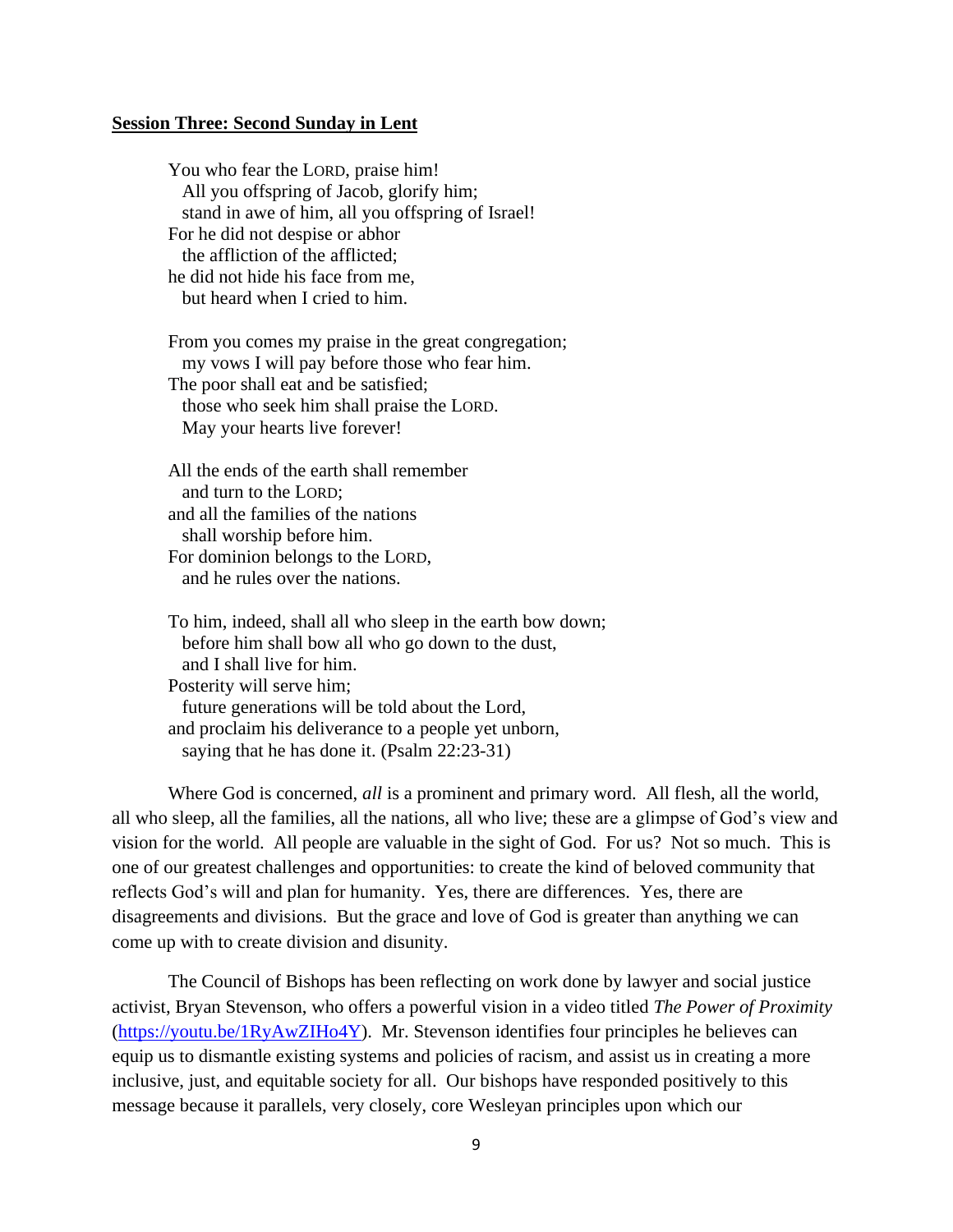denomination is based. For the next four weeks of our Lenten journey, we will explore Bryan Stevenson's principles and reflect on how they might impact our congregations, our communities, our country, and our world.

The four principles are:

- 1. Move toward pain, injury, and harm—it is impossible to address or improve a situation by avoiding it.
- 2. Create space for the narratives of integrity and truth while resisting narratives of fear and division/othering—the less we know about others, the less we value them.
- 3. Live as people of relentless hope—believe the best about others instead of the worst. Live toward a potential for good rather than an avoidance of assumed bad.
- 4. Be willing to be discomforted in order to be faithful witnesses—remember that our discipleship is obedience to God and gospel, not comfort and security. Disciples are sent, often to places they would not ordinarily choose to go!

Physical therapists and personal fitness trainers often encourage counter-intuitive advice: lean into the pain. Why would we want to do this? Most of us do anything we can think of to avoid pain, to relieve pain. Leaning into the pain has very limited appeal to most of us. But what therapists and trainers understand is the wisdom behind the cliché, "no pain, no gain." To strengthen and repair muscle, to lose weight and increase muscle mass, to improve the function of heart and lungs, requires that we not only tolerate some discomfort but also embrace some necessary pain.

Extending this metaphor beyond the physical to the emotional and spiritual, leaving our comfort zones and opening ourselves to growing self-awareness and empathy with others is painful and at times threatening. Yet, it is only through entering into the lived reality of others that we can escape ignorance and grow in loving acceptance. As we learn, we care more. As we care more, we are more accepting. As our hearts open in care and acceptance, we are able to learn more, creating a personal process for development and transformation. Our Christian scriptures offer us a firm foundation upon which to build: a willingness to share God's love and to witness to God's grace to "all the ends of the earth."

It is too easy to hear the complaints of strangers and to dismiss them or reject them, especially when they confront and challenge our own experience and normative perspective. People from a dominant white group may hear the shouts of "black lives matter," or "give us our children" from minorities and immigrants and feel defensive walls go up. Why are "they" acting like this? Why do "they" protest or demonstrate or loot? Why don't "they" settle down and act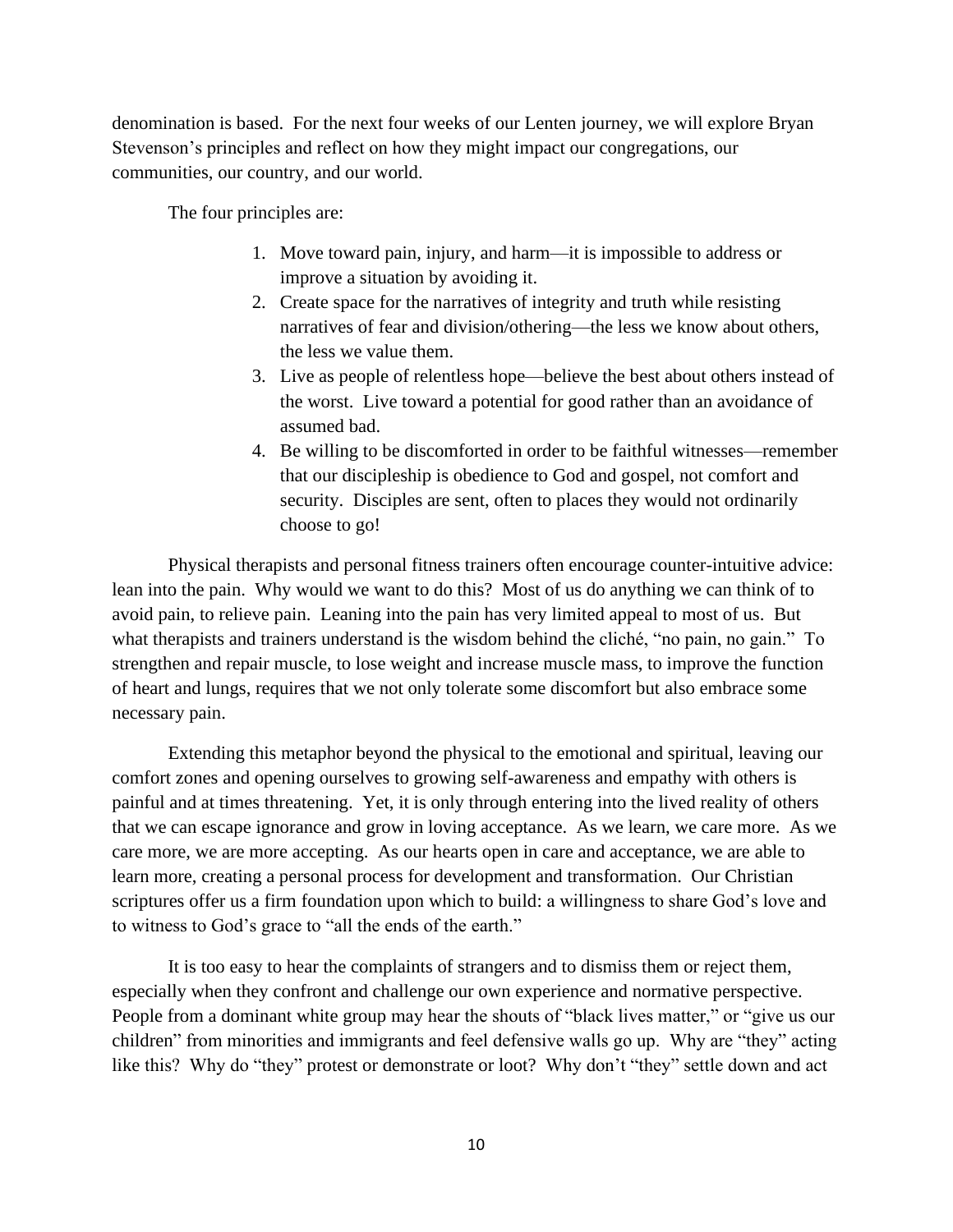like "normal" people? If any of these thoughts have ever gone through your mind, I invite you to step back and think about what they really mean.

Every time we think in terms of "we/they" or "us/them," we are engaging in *normativity* thinking. Please hear that this is not true only for Caucasian/white people about other races. Ibram X. Kendi points out in *How to Be an Antiracist* that this is true of every person in a particular racial group making assumptions of the motivations, thinking, and actions of any other racial group. It is a normal, unconscious, function of our human nature. But as with many destructive and unhelpful aspects of our human nature, Christ calls us to rise above and return to the intention and will of God. Together, in Christian community and support, we can become better.

The vision of God's will cast for us by Jesus and Paul is not "we/they" but "all of us together." Paul asserts that, through Jesus the Christ, all the dividing walls of hostility and separation have been broken down. Unity, even unity to the point of becoming one body, the incarnate body of Christ, is the intention and expectation of God. This is absolutely impossible if we allow things like skin color, language, cultural mores, and guiding core values to divide us. This does not mean we simply tolerate others, but that we come to accept and value them.

### Questions for Conversation

- 1. What activities are you personally, and your church collectively, engaged in that proclaim and model the love of God and the mercy to those in need for all people?
- 2. What are some simple and practical ways that you do or could learn more about people who are different from you?
- 3. Empathy is an essential element of leaning into the pain of others. How can we cultivate a culture of empathy that allows us to truly hear the pain of people who experience bigotry, prejudice, violence, oppression, and intolerance in their lived reality?

## Questions for Personal Reflection between Sessions

- 1. What are the ideas, behaviors, words, and beliefs that cause you to take offense?
- 2. What ideas, behaviors, words, and beliefs do you employ that might cause others to take offense?
- 3. When have you experienced judgment, condemnation, prejudice, or misrepresentation in your life? What do you do to make sure you don't cause others to experience the same?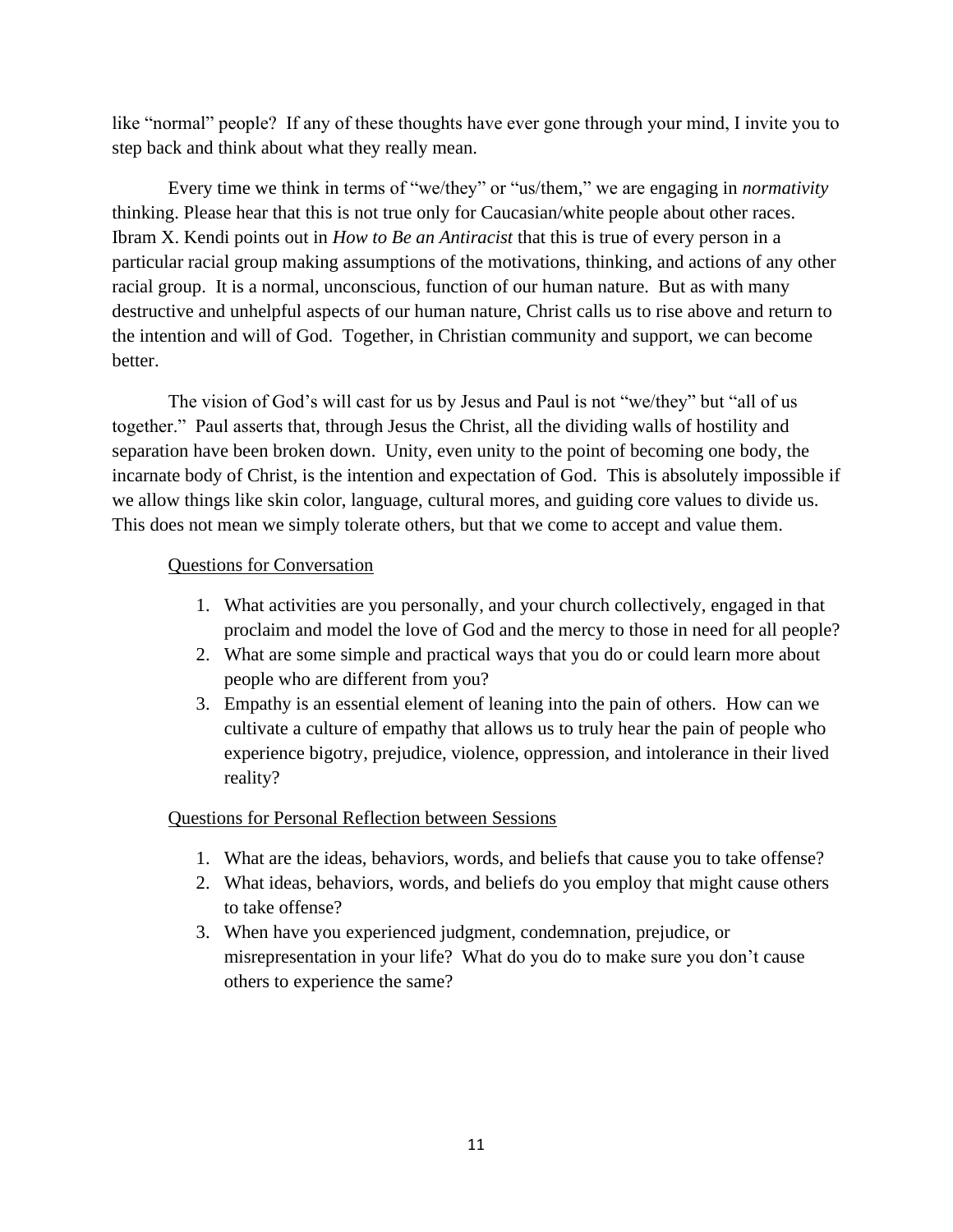### Closing Prayer (or one of your own):

God of glory, shine your light in us and through us. Infuse our thoughts, our words and beliefs, and our actions with your divine grace, and your transformative love. May we never harm or hurt through what we say, do, and think. Allow us to see others as you see them, and to know others as you know them. We ask in Jesus' name. Amen.

## Recommended Resources for Deeper Learning and Understanding:

Book:

*How to Be an Anti-Racist* by Ibram X. Kemdi. A well-presented invitation to become actively anti-racist instead of passively opposing racism.

Film:

*Eyes on the Prize.* Stunning documentary from the perspective of those who lived and fought for civil rights in this country. One of the best examples of "leaning into the pain."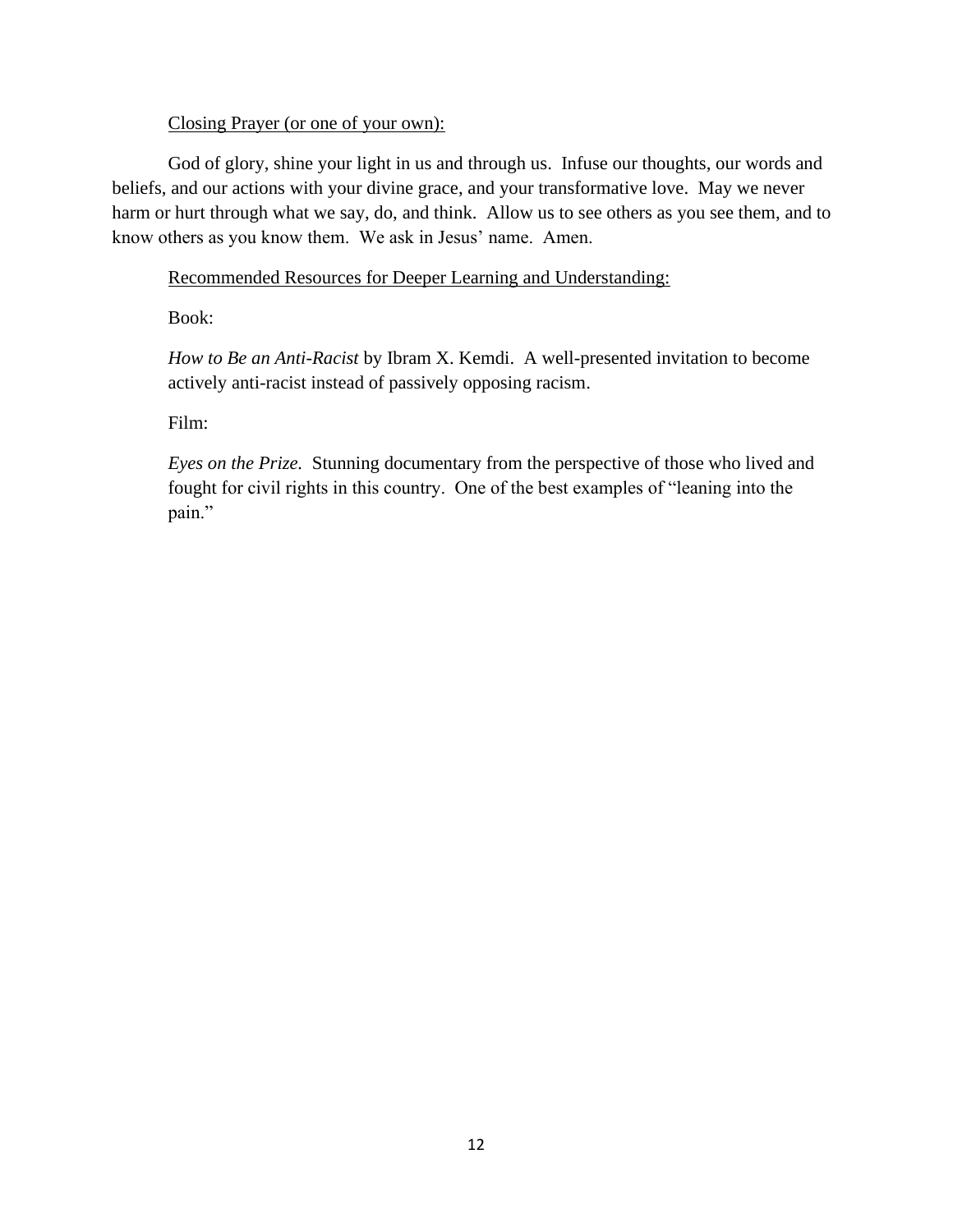#### **Session Four: Third Sunday of Lent**

For the message about the cross is foolishness to those who are perishing, but to us who are being saved it is the power of God. For it is written,

'I will destroy the wisdom of the wise,

and the discernment of the discerning I will thwart.'

Where is the one who is wise? Where is the scribe? Where is the debater of this age? Has not God made foolish the wisdom of the world? For since, in the wisdom of God, the world did not know God through wisdom, God decided, through the foolishness of our proclamation, to save those who believe. For Jews demand signs and Greeks desire wisdom, but we proclaim Christ crucified, a stumbling-block to Jews and foolishness to Gentiles, but to those who are the called, both Jews and Greeks, Christ the power of God and the wisdom of God. For God's foolishness is wiser than human wisdom, and God's weakness is stronger than human strength. (1 Corinthians 1:18-25)

God's vision of one creation, one world, one harmonious family of humankind seems impossible to many people—especially to those who build walls, create division, and call for separation and exclusion. For many, unconditional love, unmerited grace, reconciliation between enemies, joyous acceptance of the immigrant and stranger, and racial equity and equality, make no sense whatsoever. God's great wisdom is foolishness in the eyes of many people who have never experienced the love of Christ in their own lives. But for those who follow Jesus and have listened to the Apostle Paul, God's wisdom is the greatest truth of all. It is our privilege and task to help God's wisdom make sense to a foolish and prejudiced world.

Bryan Stevenson's second principle for creating a more just and inclusive world is: "create space for the narratives of integrity and truth while resisting narratives of fear and division/othering." Through normativity, most of us define truth as that which makes the most sense to us, personally. This means that we create a subjective truth based on what we have learned, experienced, seen, desired, and understood. What is true for us is real and valid; but it is not necessarily true for anyone else. This also means that what is true for others is equally real and valid. We all have a story—a narrative—that describes and explains what we "know"; what we believe and think and assume and use to make sense of reality. The creation of beloved community requires us to make space where our personal stories, narratives, and truths can be shared.

Being open to hear stories is in our nature. Human beings are story-forming, storytelling, story-listening creatures. Stories shape us. Stories form us. And stories define us. But stories can be changed. The more stories we collect, the wider, broader, and deeper is our understanding of the world. We all have personal and family stories. We broaden our stories to include friends and neighborhoods and schools or workplaces. Our communities are collections of stories and a story of their own. As our awareness and understanding of more and more people expands, our worldview and our normativity expands. As we live, our circle of "us"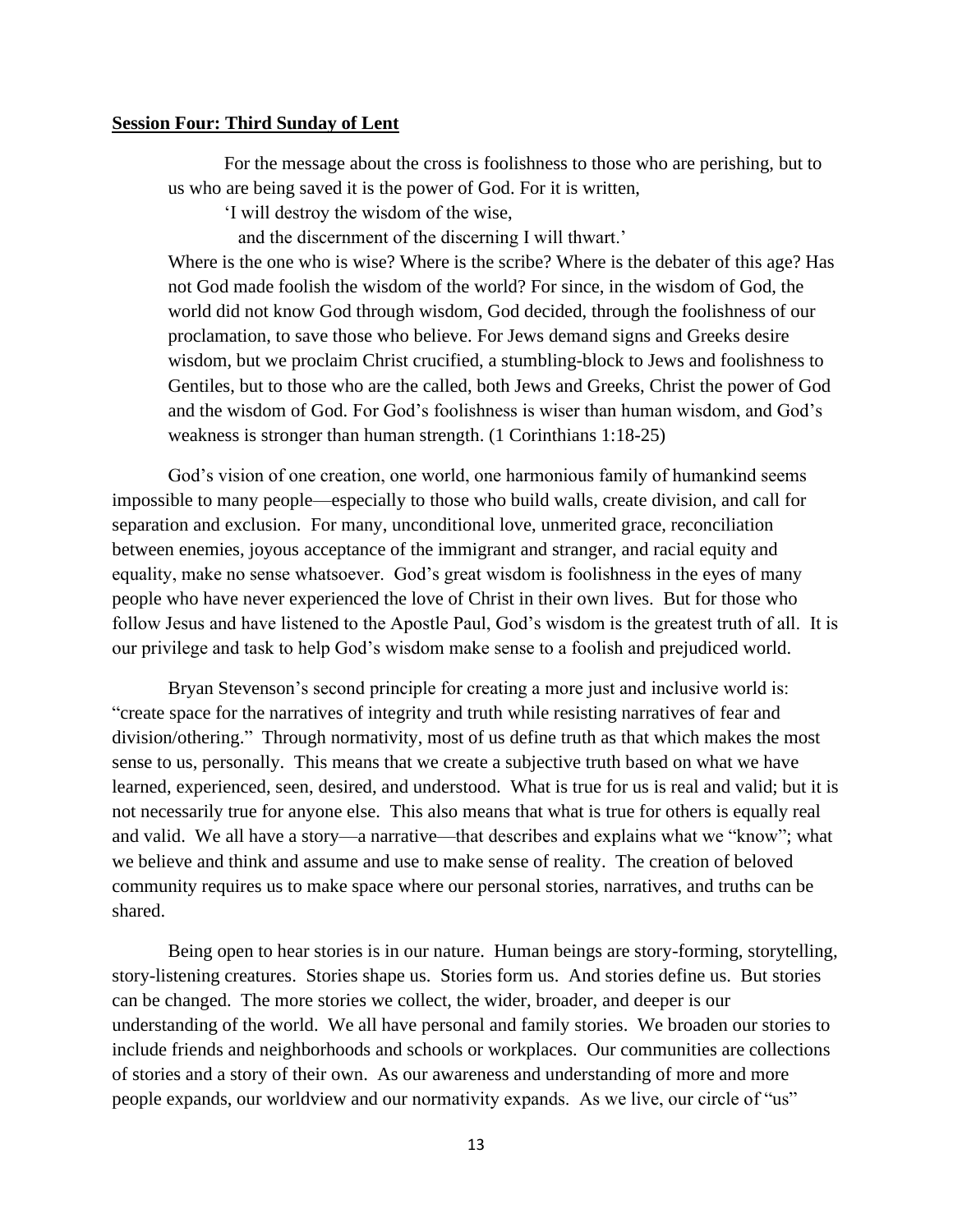expands, and the unknown territory of "them" contracts. Throughout our lives, we can continue to expand our circle of "us" to include "all of us." This is foolishness to a world that defines itself by haves and have-nots, the strong and the weak, the rich and the poor, the educated and the ignorant, the good and the evil.

It is not easy to stand firm in God's vision of one universal humankind. While God views our similarities, human beings look to differences. Where God sees beauty, we look for flaws. Where God calls creation "good," we seek to find fault. This is the essence of our fallen nature and our separation from God. Sin is not simply doing wrong things; sin is refusing to see the creation through the eyes of God. It is our separation from God's intention and will. When we repent—when we turn back to God's vision for reconciliation and unity of all people—we restore ourselves to the covenantal relationship God desires.

There are some individuals and groups who will never be open to full inclusion and equality in this lifetime. Money, power, popularity, influence, fear, and self-interest are formidable motivators that have nothing to do with faith, but they continue to exert unquestionable influence in our world. Things like humility, kindness, compassion, mercy, generosity, gentleness, and forgiveness—all qualities of faithful Christian discipleship and mandates to us from God—are viewed by many as weakness, vulnerability, or idiocy. The wisdom of this world and the wisdom of God are very different things.

Many of us may experience resistance, annoyance, even offense at charges of racism and discrimination. It may feel unfair and prejudicial in return. However, this feeling comes from the fact that we are not connected, not relating, not involved. When we are actively engaged in listening to each other's stories and narratives, we cannot help but discover ways that other lives have been damaged, violated, and oppressed by our own normativity; our reality is not the reality of everyone else.

It is critically important that we share our own stories, but not just with those who are most like us. We must share with those very different from us; we must be open to hear others' stories; and most important, we must be willing to be changed by these stories. We may never intend to hurt or harm another person, but it is critical that we actually hear from people who have experienced hurt or harm.

#### Questions for Conversation

- 1. Some of the qualities that our world deems foolishness are defined by Paul (in Galatians 5:22-23) as the fruit of God's Spirit: love, joy, peace, patience, kindness, generosity, faithfulness, gentleness, and self-control. How does racial discrimination and injustice undermine our ability to live fully from the fruit of God's Holy Spirit?
- 2. Whom do you listen to? Do you listen mostly to those people and sources that agree with and confirm what you already know and believe? What sources and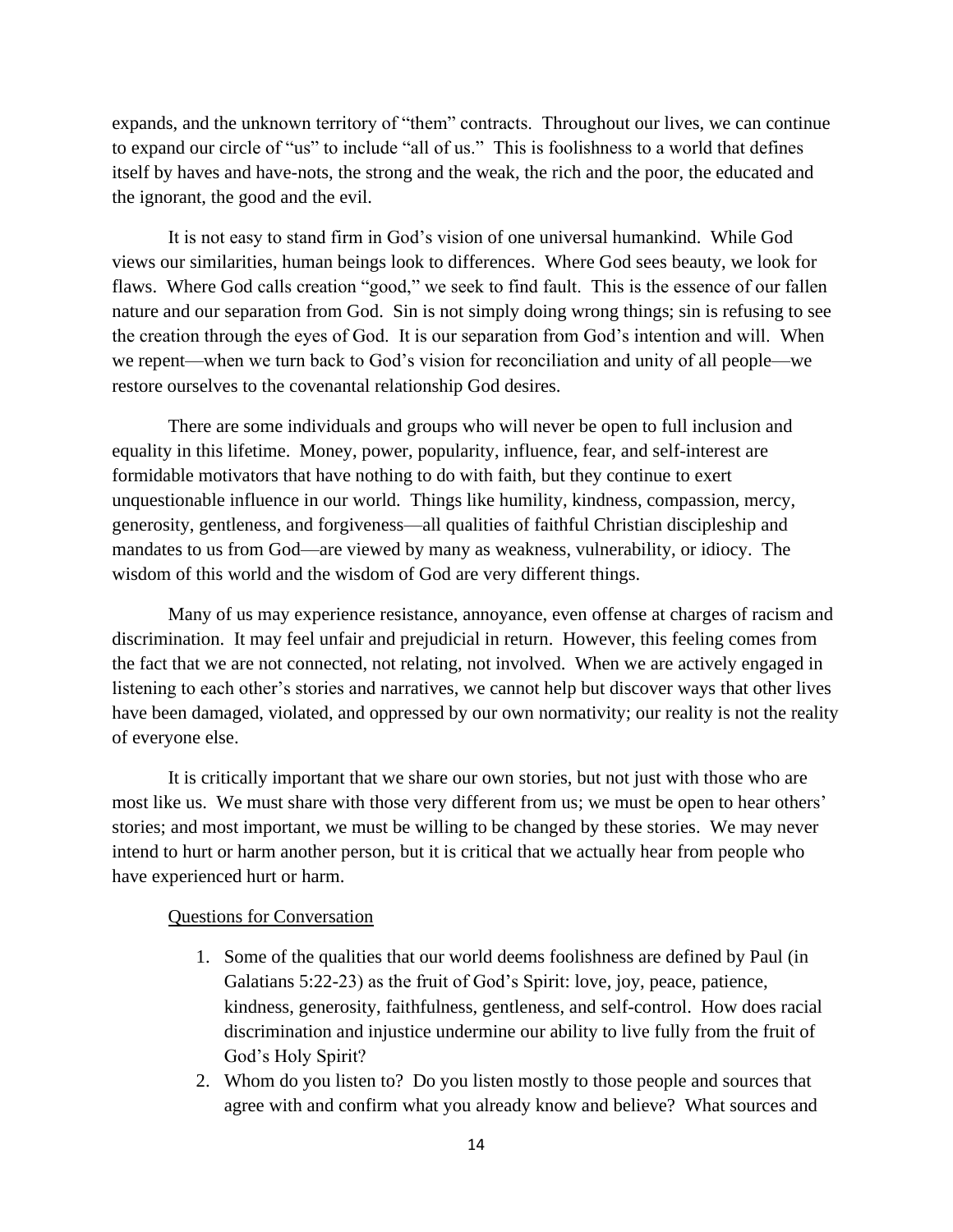people do you listen to who challenge what you think and offer alternative perspectives to your own?

3. What opportunities could you create to listen to stories and narratives very different from your own?

### Questions for Personal Reflection between Sessions

- 1. What is your vision of a "perfect world"? Who belongs? Who doesn't? Why?
- 2. What are the core elements of your own story? What people, experiences, and learnings have contributed to the person you are today?
- 3. Where do you feel you have the greatest need to grow, to learn, and to change?

## Closing Prayer (or one of your own):

Almighty God, you are a God of story, and we are a people of story. The scriptures teach us many things about the evolution of belief and faith, covenantal relationship and obedience, and the need to grow. Our spiritual formation is a deepening of our understanding of you and your will. You created all the people on this earth. Help us to develop a deep hunger and need to know as much about others as we possibly can. We ask this in the name and spirit of the Christ. Amen.

Recommended Resources for Deeper Learning and Understanding:

Book:

*My Grandmother's Hands: Racialized Trauma and the Pathway to Mending Our Hearts and Bodies* by Resmaa Menakem. Powerful exploration through narrative and reflection on the ongoing impact of racism in our culture.

Film:

*I Am Not Your Negro* by Raoul Peck. Powerful and insightful documentary that bridges James Baldwin's unfinished work, *Remember This House*, through black history to #BlackLivesMatter today.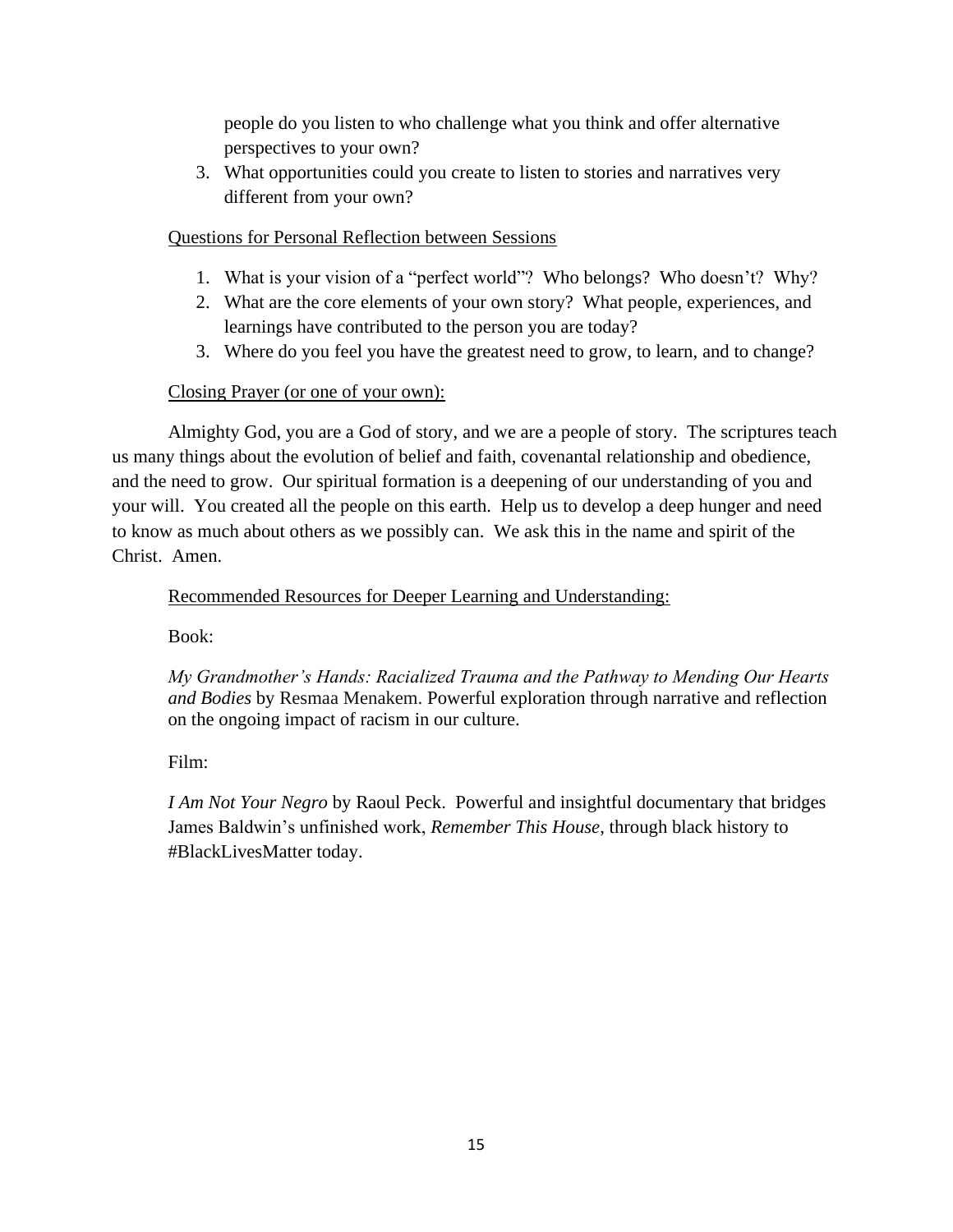### **Session Five: Fourth Sunday of Lent**

And just as Moses lifted up the serpent in the wilderness, so must the Son of Man be lifted up, that whoever believes in him may have eternal life.

'For God so loved the world that he gave his only Son, so that everyone who believes in him may not perish but may have eternal life.

'Indeed, God did not send the Son into the world to condemn the world, but in order that the world might be saved through him. Those who believe in him are not condemned; but those who do not believe are condemned already, because they have not believed in the name of the only Son of God. And this is the judgement, that the light has come into the world, and people loved darkness rather than light because their deeds were evil. For all who do evil hate the light and do not come to the light, so that their deeds may not be exposed. But those who do what is true come to the light, so that it may be clearly seen that their deeds have been done in God.' (John 3:14-21)

John 3:16 is one of the most beloved, revered, and well-known of all New Testament passages. It is great assurance to those who confess Jesus as Lord and Savior; and it is strong motivation to live our lives in a way that will be attractive to those who do not yet believe. The gift and promise of eternal life is not a personal or individual prize but a naming of the reality and desire of God: that the whole world might be reconciled to the love of God. We live in a world where, metaphorically, people are deeply embedded and invested in darkness. It is the purpose of all Christian disciples to share and spread God's light to everyone we can.

In both a practical and a literal sense, this means that we absolutely cannot engage in such things as racism, sexism, classism, caste-ism, border-ism, politicism, and dozens of other *isms* that divide, judge, separate, and do harm. Skin color, education level, language, cultural preferences are irrelevant; all means all. God so loves the *whole world* that those who are obedient to God can do no less.

We can never control what others think, what they might believe, how they might act, or essentially who they are. What is within our control are our thoughts, intentions, desires, and actions. Those of us who truly love Christ and seek to be faithful in our discipleship will be open, kind, generous, and caring of others, including those most different from ourselves. As Christians, we have no choice in the matter; if we love Jesus, we will show it in the way we treat other people (see Matthew 25:31-46).

This reality and commitment is at the heart of the Council of Bishop's vision to Dismantle Racism. It guides our understanding that racism is sin. This is biblically and theologically supported, though Christian believers have found ways to perpetuate bias and prejudice throughout the ages. For some, human judgment trumps divine grace at every turn.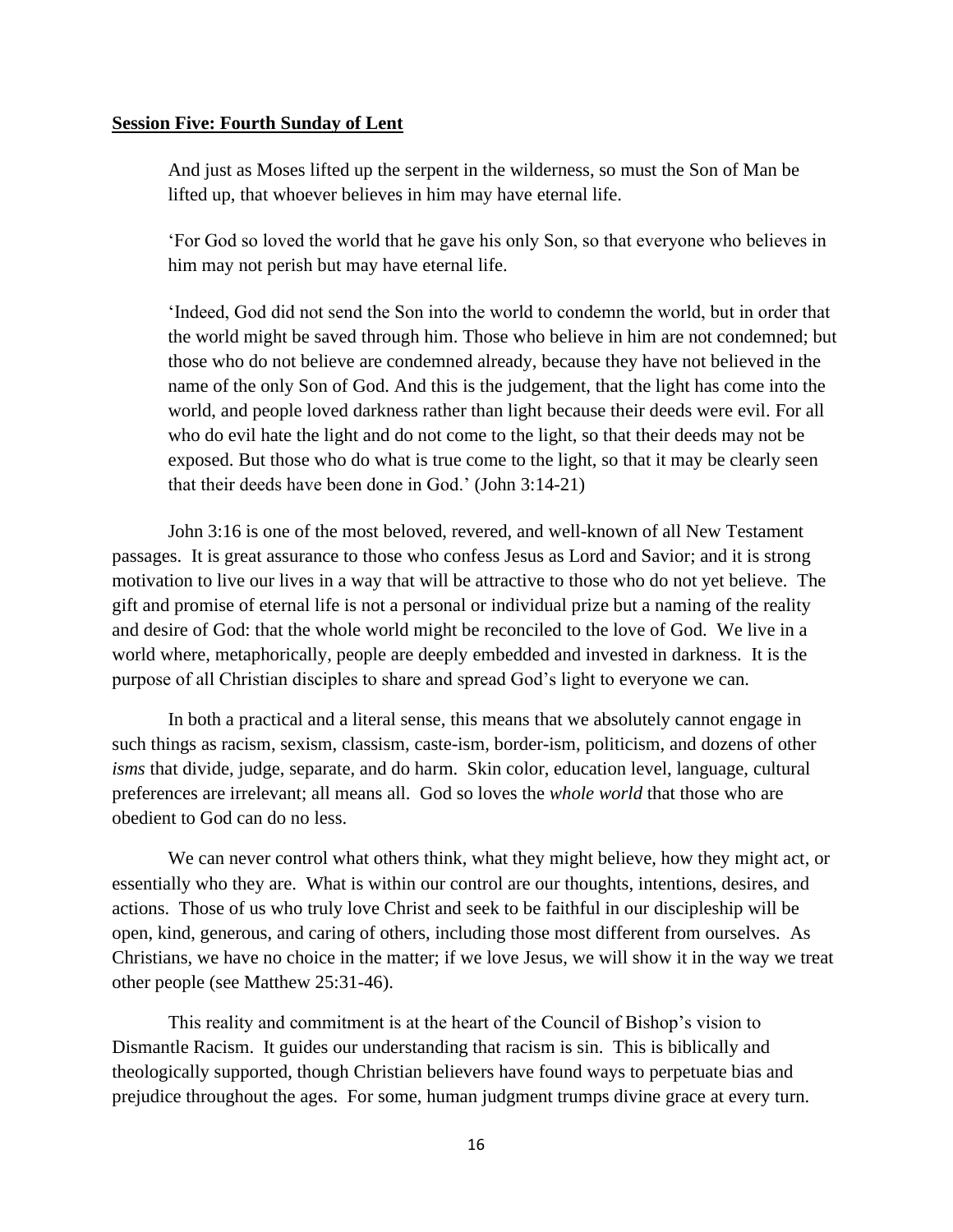But we can no longer perpetuate poor theology and bad scriptural interpretation. Rather than selecting a few biblical passages to support our prejudices and fears, it is vitally important that we view the Hebrew and Christian scriptures as a whole, an intricate tapestry of varied and diverse threads God and God's people have woven together to describe God's will and create an image of beloved community, the very realm (kingdom/kin\*dom) of God.

We may think that our responsibility ends with our family, our work, or our community. From time to time, we may take responsibility for our state and country. But John reminds us of God's intention that we expand and extend our responsibility to the world, to all people in all places. It is our sacred task and call to shine God's light to every person we possibly can, individually and with others. God so loves this world that God wants light, and love, and grace, and hope to be extended to the ends of the earth.

Bryan Stevenson's third point is that we "strive to live as a people of relentless hope." This is a wonderful call to service and action. It echoes the sentiment Paul raised in 2 Corinthians 5:7: "we walk by faith, not by sight." When we walk by sight, seeing all the hurt and violence, despair and destruction in our world, it is easy to lose hope. When, through faith, we commit ourselves to a relentless and abiding hope, nothing we see with our eyes can defeat us. Motivate us, yes, but defeat us, no. When we see racial violence, ethnic discrimination, immigrant oppression, class prejudice, economic injustice, and bigoted acts of hatred, we must be motivated to act. And there is no more powerful motivator than hope. Hope for peace, hope for equity and equality, hope for civility and respect, hope for justice. But this hope may never be passive or abstract. Hope must be a hope for a Promised Land, for a new reality, for a new beginning. Too many people have been victims of systems of prejudice and oppression that robbed them of any and all hope. Hope only for some is corrupt. Unless hope extends to all, it denies the will and purposes of God.

We are called to be agents of light and hope. We have been entrusted with gifts from God, and we have been the fortunate and blessed recipients of God's love and grace. Jesus' call to discipleship is a mandate to take all that we have been given to share with others. Should we deny any person—for any reason—access to God's grace and love, Jesus will have nothing to do with us (Matthew 7:21-23).

Relentless hope is difficult (if not impossible) for individuals to sustain. This is why we have the gift of Christian community. Together we are greater than the sum of our parts (we create *synergy*), and together we enjoy a strength and support we must have in order to realize relentless hope. Paul reminds us in 1 Corinthians 13:13 that "Faith, hope and love [charity] abide," and while the greatest is love, the three exist in a dynamic and generative relationship. When we dwell in the intersection of faith, hope, and love, there is simply no place for discrimination, prejudice, judgment, and condemnation.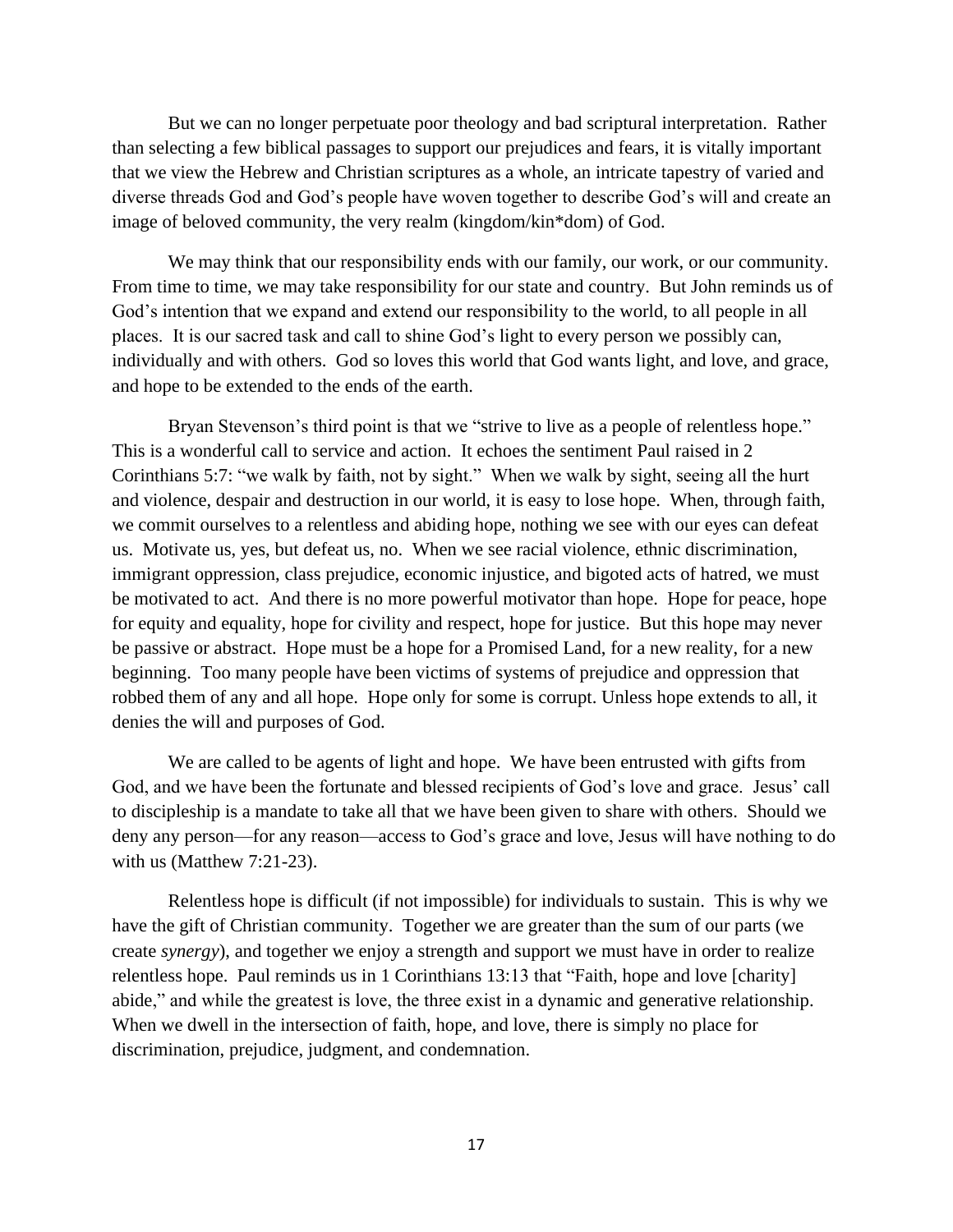### Questions for Conversation

- 1. Share what you think and feel when you hear the term "relentless hope." What impact might it have on our lives to live with "relentless hope"?
- 2. How do you define "unconditional love"? Who do you believe/wonder might exist outside of God's unconditional love?
- 3. In what ways can we—individually and in our communities of faith—extend the love, grace, mercy, and justice of God to others?

## Questions for Personal Reflection between Sessions

- 1. What are the situations and experiences you are most likely to avoid in your life? Why?
- 2. When do you feel motivated to leave your own comfort zone? What have been the results of such experiences?
- 3. What gives you hope? What challenges and threatens your sense of hope? What do you do about it?

## Closing Prayer (or one of your own):

God of love and hope, encourage us and strengthen us to be agents of love and hope for others. Inspire us to understand and experience world-loving hope and goodwill. Never allow us to choose who in our world might need your love; but help us to assume that every person needs your love and grace. We praise you, Lord. Amen.

### Recommended Resources for Deeper Learning and Understanding:

Book:

*Dear White Christians: For Those Still Longing for Racial Reconciliation* by Jennifer Harvey. A clear explanation of the need for reparations and restoration as foundation for building a hopeful future for all.

Film:

*Just Mercy* by Destin Daniel Cretton*.* True story of Bryan Stephenson's defense of a man on death row, despite evidence of his innocence. A difficult look at the racial injustice at work in the United States penal system.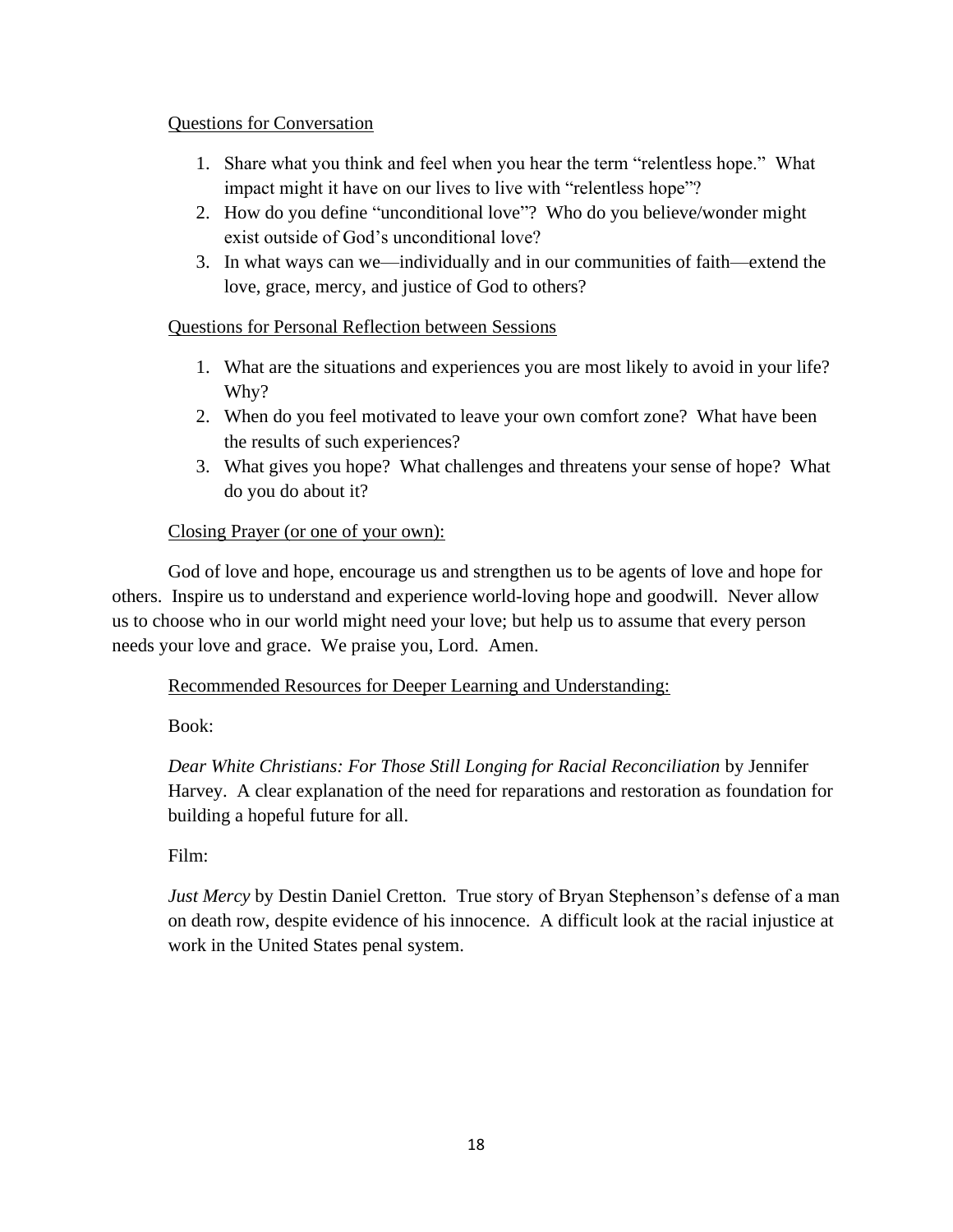#### **Session Six: Fifth Sunday of Lent**

After he said this, he showed them his hands and his side. Then the disciples rejoiced when they saw the Lord. Jesus said to them again, 'Peace be with you. As the Father has sent me, so I send you.' When he had said this, he breathed on them and said to them, 'Receive the Holy Spirit. If you forgive the sins of any, they are forgiven them; if you retain the sins of any, they are retained.' (John 20:20-23)

Then they came to Jerusalem. And he entered the temple and began to drive out those who were selling and those who were buying in the temple, and he overturned the tables of the money-changers and the seats of those who sold doves; and he would not allow anyone to carry anything through the temple. He was teaching and saying, 'Is it not written,

"My house shall be called a house of prayer for all the nations"?

But you have made it a den of robbers.'

And when the chief priests and the scribes heard it, they kept looking for a way to kill him; for they were afraid of him, because the whole crowd was spellbound by his teaching. (Mark11:15-18)

As Christians, we are granted an incredible amount of responsibility and power that we sometimes misunderstand. Jesus tells his disciples that they have the power to forgive or deny forgiveness, but that they should use this discernment very carefully and faithfully (John 20:23). Jesus also models for us that, when we witness sacrilegious behavior, we need to act (Mark 11:15-16). God's truth is to be actively lived out in the beliefs and behaviors of Christ's disciples.

Often, when we hear the commandment, "you shall not steal" (Exodus 20:15), we think in terms of material possessions. But there are many other significant ways we steal from others. Gossip steals another's reputation. Lying steals trust. We can steal another person's dignity, self-esteem, security, nobility, and self-respect by words and actions. Messages of "you don't belong," "you're stupid," "go back where you came from," "speak English," "take a bath," and other derogatory insults do great harm, and are real forms of stealing. Stealing, in all its forms, is injustice, violence, and oppression.

Any time a dominant culture makes minority cultures feel unwelcome, disrespected, inferior, defective, or humiliated, it is stealing from that minority culture. Any time a member of a dominant culture engages in a like manner toward a member or group of a minority culture, they are doing harm, violence, and oppression to them.

Modern biblical scholarship notes a shift from Hebrew scriptures to the Christian scriptures in the scope of God's instructions and will. Most of what we call the Old Testament explains the covenant God held with the Chosen People, the Children of Israel, the Jewish faith. However, in Christ, the scope of the covenant became universal and inclusive; God is God of all.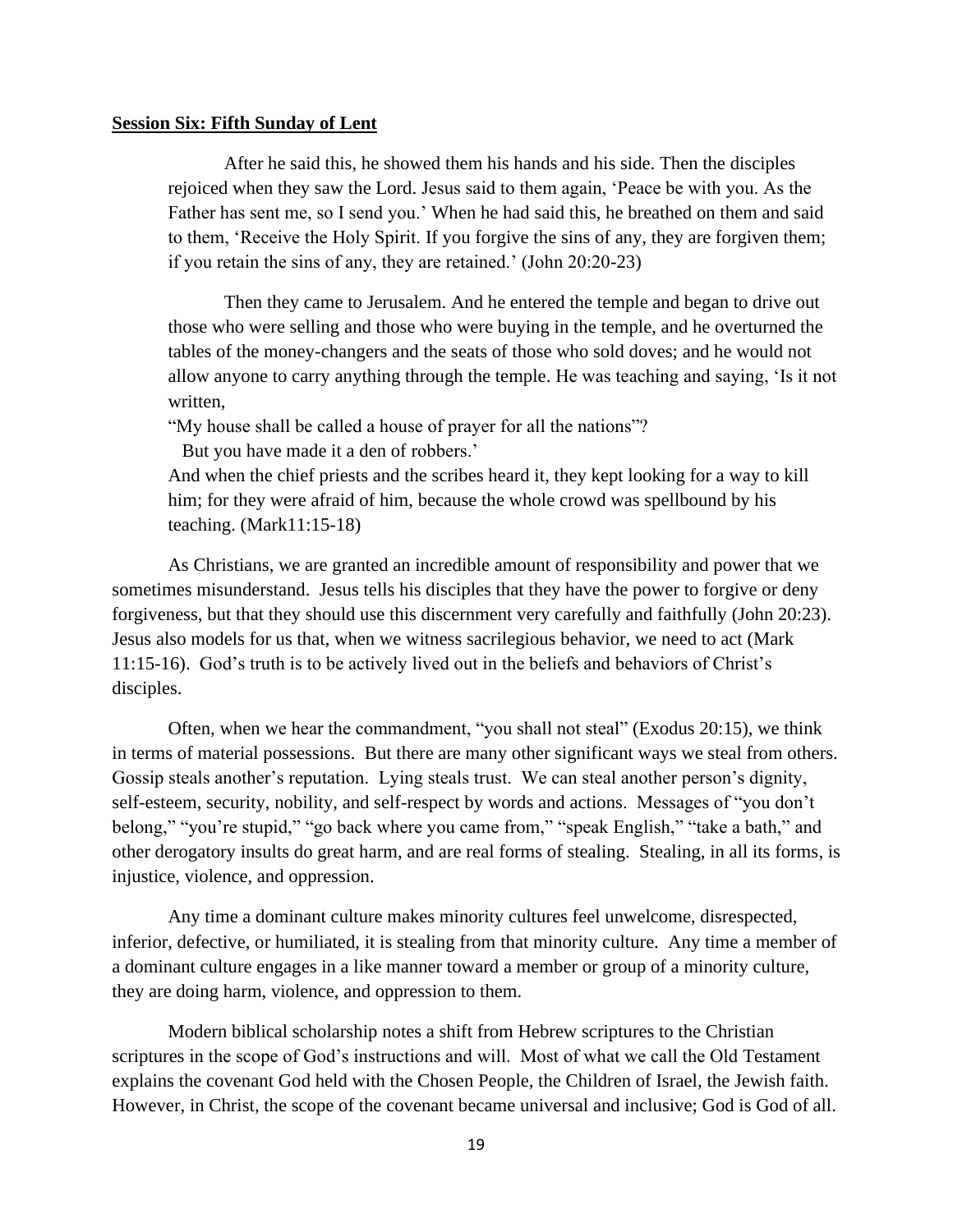The ethnic prejudice, cultural divisions, and tribal animosity intrinsic to the Law and the Prophets were all broken down through Christ Jesus. Reconciliation and universal invitation to confess Christ opened salvation to the entire earth. God so loved the WORLD.

But the world is a big, big place, and most of us occupy only a small part of it. What we don't know, experience, encounter, and understand about our world is significantly greater than what we do know. The world can be a scary place, filled with things we don't understand. Bryan Stevenson's fourth principle of a more just and equitable world is "be willing to be discomforted in order to be faithful witnesses."

Normally, people avoid things that make them uncomfortable. We like things that are familiar and help us feel comfortable and secure. We listen to news outlets that reinforce and confirm what we already believe; we read books and watch programs that resonate with the things we like, we gravitate toward favorites foods, music, hobbies, clothing, and people we most enjoy; and we keep as much to ourselves as we can. We do the things we choose to do gladly; we resist doing the things we are told we *ought* to do by others. We love to feel a sense of control over what happens to us. It makes one wonder why anyone becomes Christian, because God clearly has other ideas for us.

It is clear that the followers of Jesus were asked to do things they would rather not have done. In fact, many drifted away and ceased following Jesus when they realized what it would cost (see John 6:66). Standing up for what is right is sometimes unpopular and even dangerous. John Wesley often asked of early Methodists what they were willing to give to serve Jesus, even asking if they were willing to give their very lives. However, Wesley was also quick to assert, "No matter what, God is with us," which is at the heart of the liturgy of John Wesley's covenant service. Here is John Wesley's traditional Covenant Prayer (United Methodist Hymnal #607):

I am no longer my own, but thine. Put me to what thou wilt, rank me with whom thou wilt. Put me to doing, put me to suffering. Let me be employed for thee or laid aside for thee, exalted for thee or brought low for thee. Let me be full, let me be empty. Let me have all things, let me have nothing. I freely and heartily yield all things to thy pleasure and disposal. And now, O glorious and blessed God, Father, Son and Holy Spirit, thou art mine, and I am thine. So be it. And the covenant which I have made on earth, let it be ratified in heaven. Amen.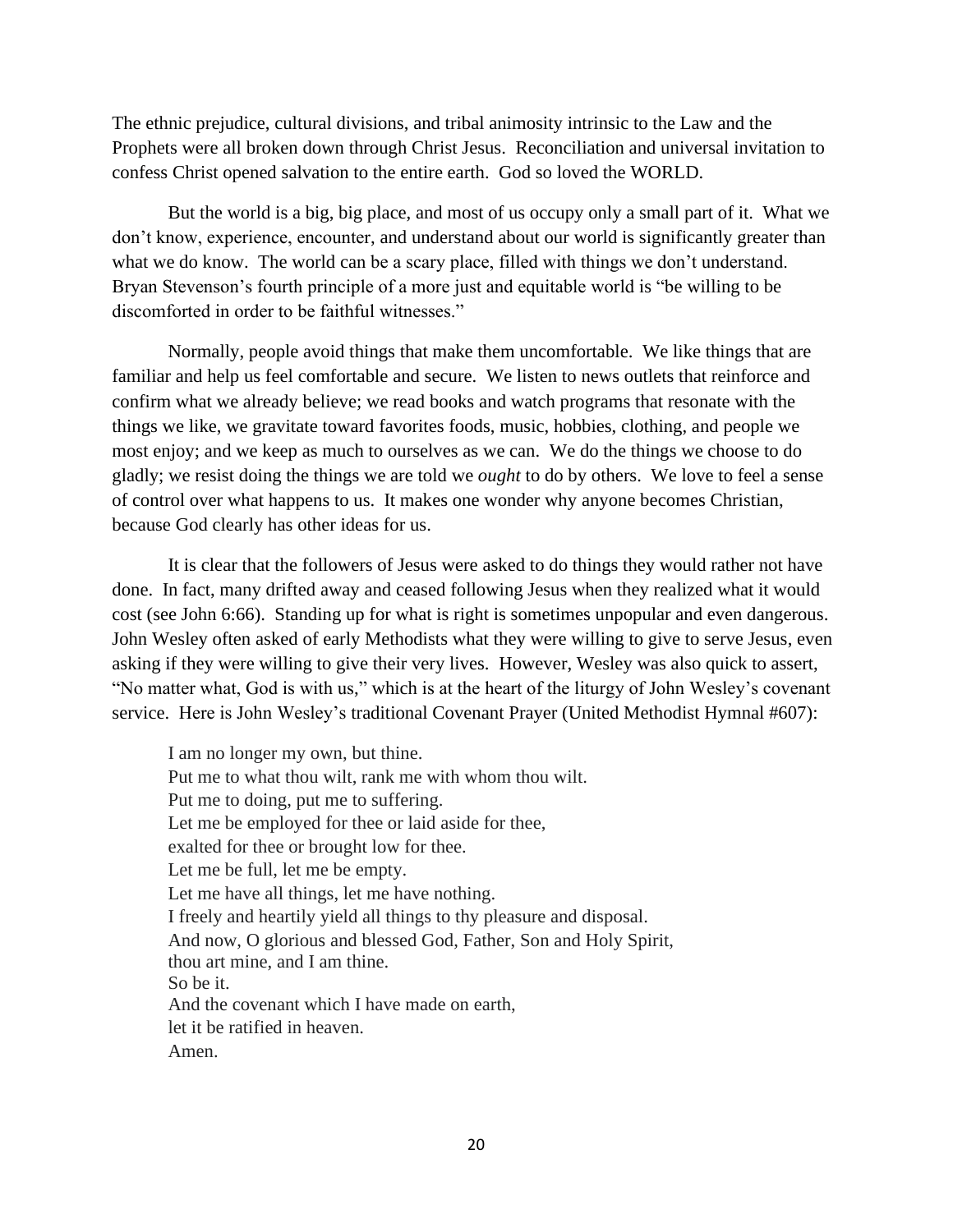This is the declaration of faith we are invited to make as United Methodist Christian disciples each and every day. It is a voluntary pledge to leave our comfort zones and meet people who are different, strange, foreign, perhaps difficult to understand, and maybe even a little threatening. Yet, there is not a person walking this earth that God does not want us to care for, to love, to engage, to invite, and to get to know. And the only way we can get to know others is to share stories.

Every person on this earth is unique; paradoxically, it is the one thing we all have in common. As unique as each of us is, we actually have more similarities than differences, but we can discover this truth only by talking with each other. It is very easy to be prejudiced against a category, a label, a faceless other, an undefined mass. This all changes when we meet people one-on-one, face-to-face. People stop being statistics, demographics, target audiences, and stereotypes; they become real, live, flesh-and-blood siblings. We open our normativity to include a new normal. We expand our circle. This happens only when we are willing to be discomforted in order to be faithful witnesses for Christ.

There is a real power and grace in Christian community as we think about engaging with others; we never have to do it alone. It may feel overwhelmingly threatening to go out alone to meet new people, especially people we perceive to be significantly different. This is why Jesus sent disciples out two-by-two. Joined together, we are given support, security, and safety. But it is also important not to overwhelm. When one group "gangs up" on another (e.g., a majority group on a minority group), we create unfair and undermining tokenism. Many of our best intercultural and inclusive intentions break down in the expectation that minority individuals should join large, dominant groups.

#### Questions for Conversation

- 1. What new experiences have you had with people different from yourself? What experiences has our church congregation offered to interact with people different from the majority membership?
- 2. What efforts can we make to reach out to people who are different? What resources can we use to bridge differences and build understanding?
- 3. What is the cultural, ethnic, and social diversity present in our community? How can we deepen our understanding of and relationships with people not represented in our faith community?

#### Questions for Personal Reflection between Sessions

1. In our Gospels and throughout the New Testament, the Jesus movement was the minority population, and it met resistance and oppression in many forms in its earliest days. Today, many Christians feel that Christianity no longer holds the respect and prominence it once did. Why do you think this is so? Where has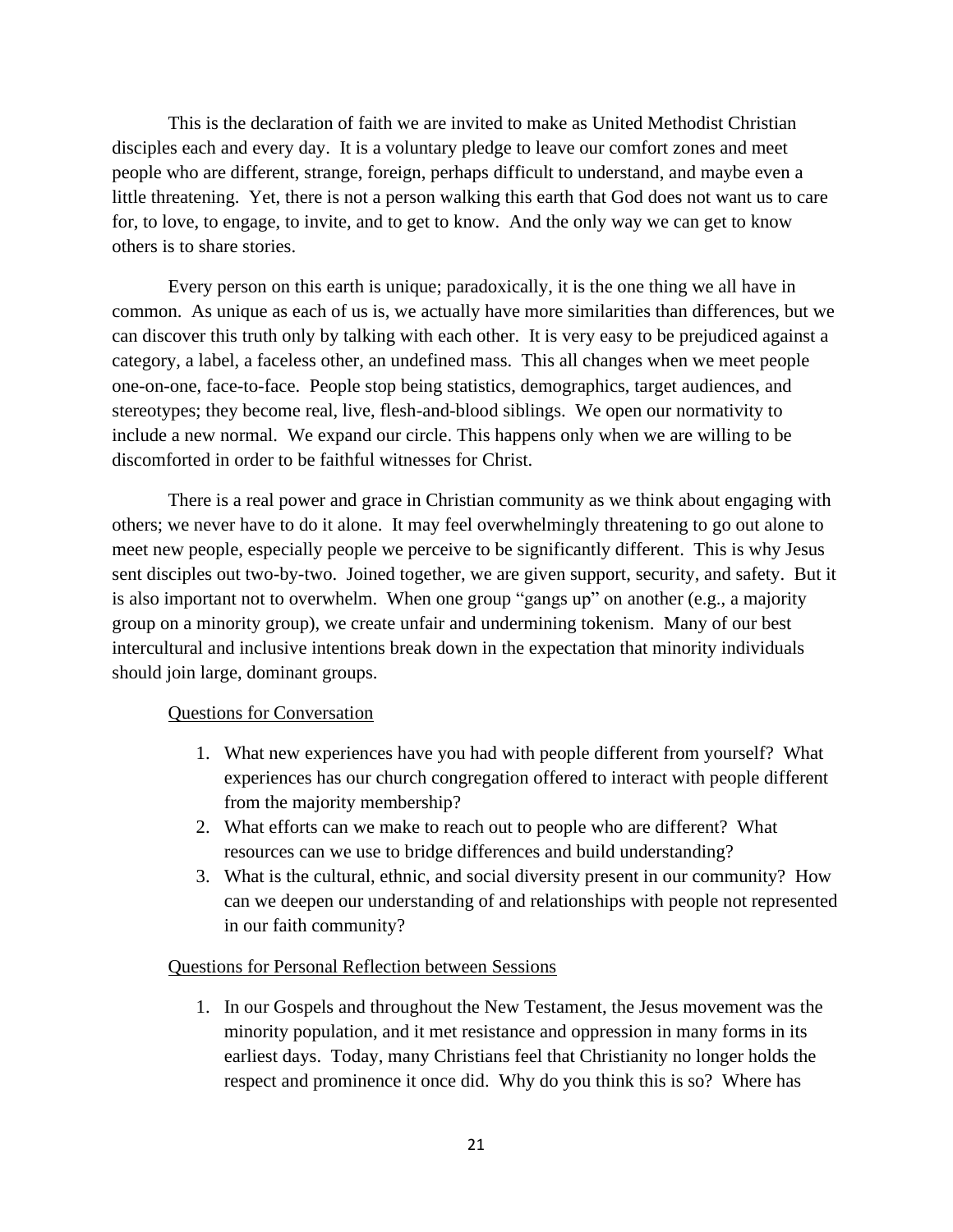Christianity failed to tell its story well? Where is it failing to connect with the story of others?

- 2. Where have you witnessed injustice or oppression that motivated you to get involved? What motivates you to step up and get actively engaged in work for justice, equality, compassion, and unity?
- 3. Where do you process your thoughts, feelings, and attitudes about other cultures, ethnicities, races, classes, and castes? How diverse are these encounters?

## Closing Prayer (or one of your own):

Lord of all creation, we cannot begin to comprehend the immensity of all that exists, all you have made, and all that you love. We are truly humbled, and we confess that we too often avoid that which is strange and different. We love our comfort, and we need to repent our complacency. Help us to see the foreigner and the stranger and the other as beloved gifts from you. We pray this in Jesus' name. Amen.

## Recommended Resources for Deeper Learning and Understanding:

Book:

*The Cross and the Lynching Tree* by James Cone. Discomforting, but powerful theological reflection on the parallels between the crucifixion of Christ and the lynching of black men and women throughout our history.

Film:

*Fruitvale Station* by Ryan Coogler. True story of a 22-year-old loving father and beloved son on the last day of his life before being gunned down on New Year's Day 2009.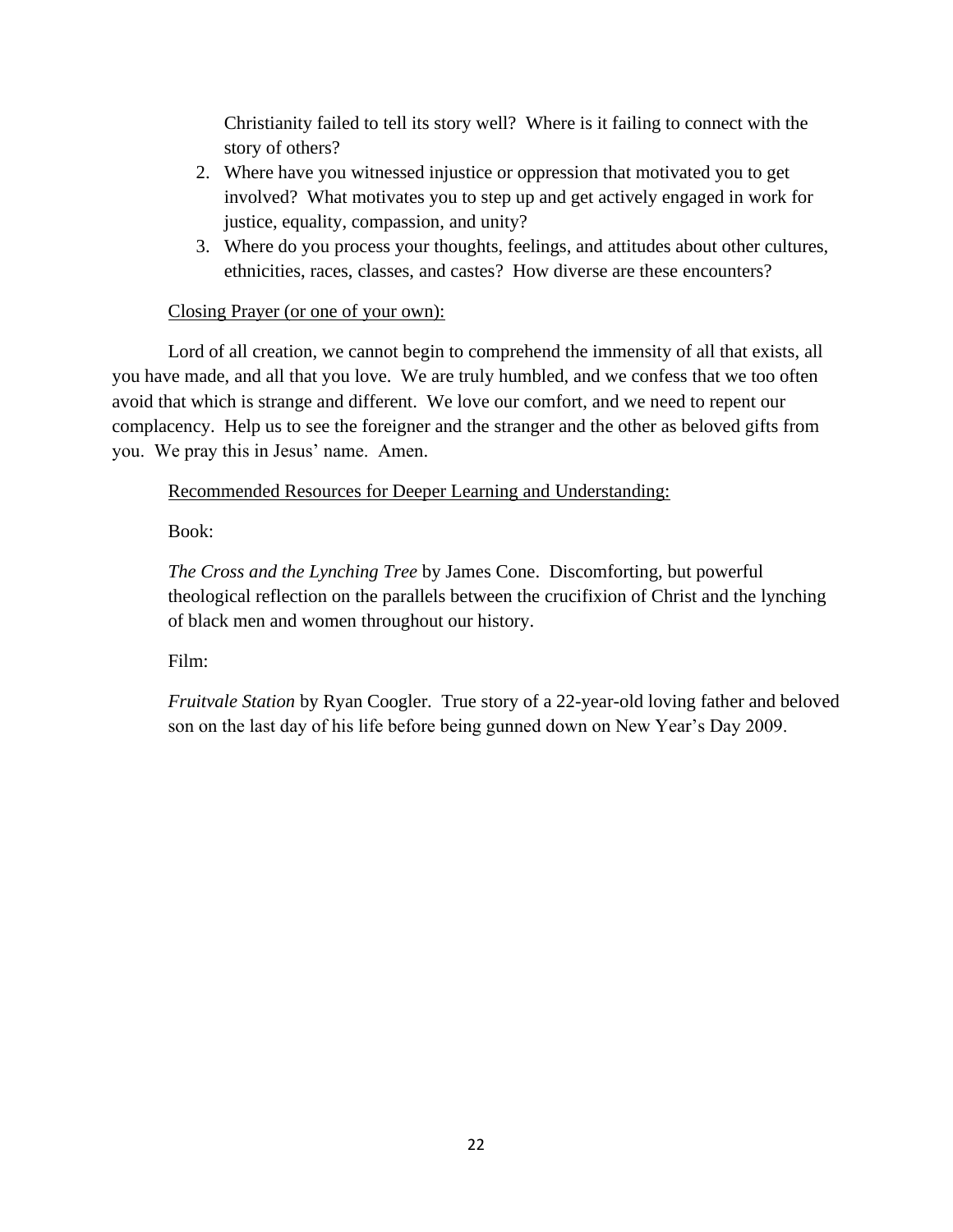#### **Session Seven: Palm Sunday**

The next day the great crowd that had come to the festival heard that Jesus was coming to Jerusalem. So they took branches of palm trees and went out to meet him, shouting,

'Hosanna! Blessed is the one who comes in the name of the Lord the King of Israel!' Jesus found a young donkey and sat on it; as it is written: 'Do not be afraid, daughter of Zion. Look, your king is coming, sitting on a donkey's colt!' His disciples did not understand these things at first; but when Jesus was glorified, then

they remembered that these things had been written of him and had been done to him. (John 12:12-16)

How do you envision the triumphal entry of Jesus and the disciples into Jerusalem? The majority of Hollywood film depictions offer a crowd of homogenous, white crowds of people. Such images have power and influence. Most of us already envision biblical stories through our normative lenses, with white people seeing most of the participants in the stories as looking like white people. Even many people with other skin tones and colors describe primarily white, Western crowds when asked about images of Holy Week. Historically, virtually no one at the triumphal entry into Jerusalem would have looked like a northern European or American white person.

The gathering on the first Palm Sunday would have been richly diverse and colorful. Olive, coffee, caramel, ebony, beige, amber, ruddy, cocoa, coral, bronze, and ivory, and a host of other hues and shades populated the road, shouting "Hosanna." All the differences among these people were irrelevant in the face of adoration and praise for Jesus. We need to learn this lesson today.

Our United Methodist Communion liturgy (Word and Table Service, United Methodist Hymnal p. 10) asks God, "By your Spirit, make us one with Christ, one with each other, and one in ministry to all the world." *Oneness* transcends every difference, especially the least significant difference such as skin color, education, income level, or political preference. Through baptism, most of our lives are consecrated shortly after birth to inclusive, nonrestrictive unity in Christ. Once bound to the body of Christ through this baptism, no force on earth can separate us from it, unless we choose amputation from the body for ourselves. Our prejudices and judgmentalism are meaningless in the face of God's love and grace. But it is incredibly important in our witness to the world that we dismantle and eliminate discrimination, prejudice, oppression, and ethnic violence in all forms.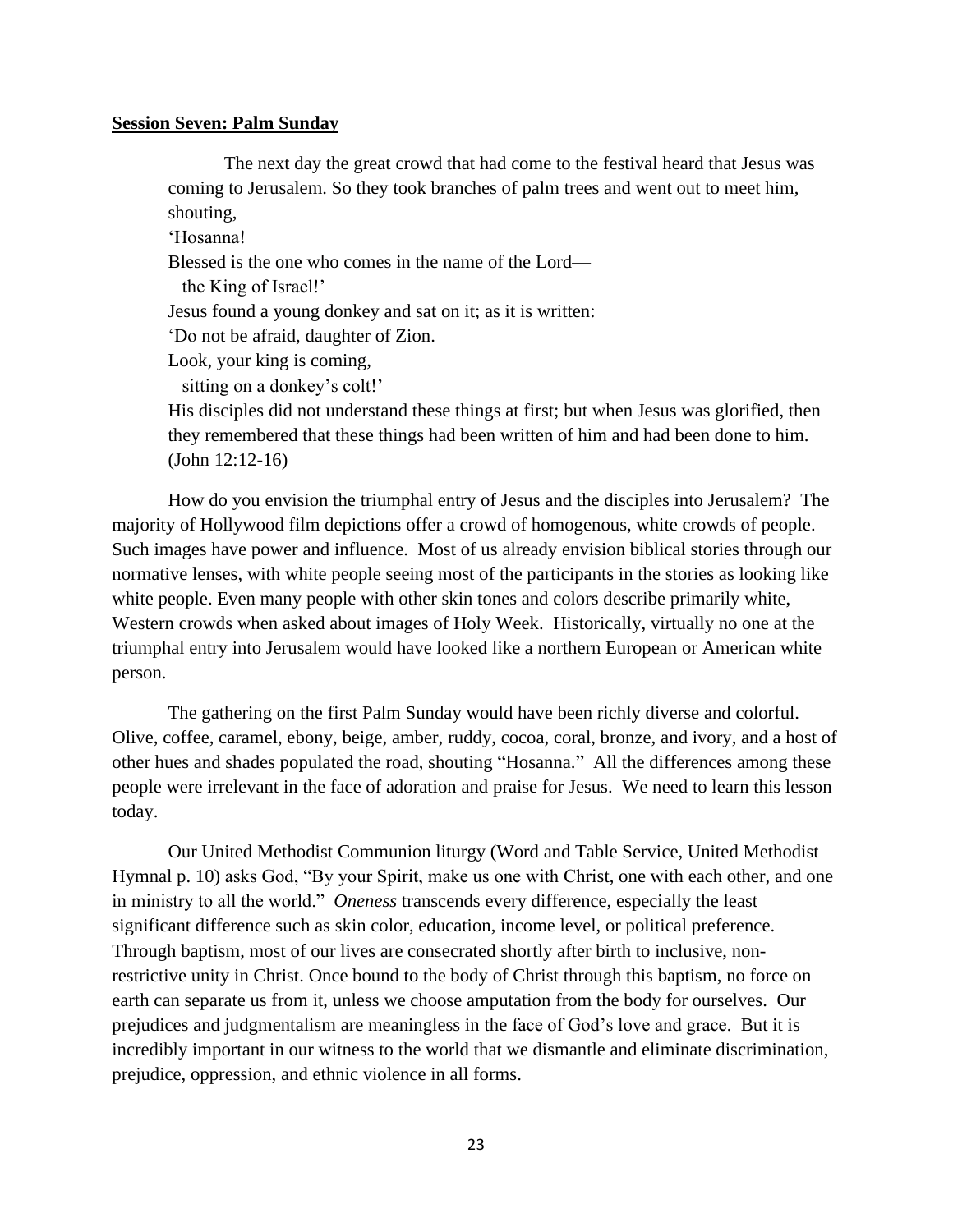Why did so many people come out to celebrate Jesus' triumphal entry? Scanning the crowd, it would be difficult to find someone who was not poor. Everyone under Roman rule experienced some form of oppression, and many endured violence. Most experienced freedom of religious observance, but with obeisance demanded by Caesar. Literacy and education were denied to the majority. Most were trade people living hand to mouth, village by village, and few had hope for improvement or a comfortable life. Survival was a communal concern; every individual was dependent on the goodness and sharing of others to live. Strangers were welcomed, both by tradition and by practical concern. Every new hand contributed to the wellbeing of the whole. Forgiveness of enemies was not an idealistic conceit but a practical need.

In our growing global community, there is less and less room for enemies and strangers. The more we know one another, the greater and deeper will be our understanding, and the better off we all will be. What is true for our world is very much true for our local communities and neighborhoods. So many people live in fear, under clouds of darkness and despair. Xenophobia—fear of strangers—has become a core value in some groups in our United States. It must not be a value in our United Methodist Church. There is a Greek phrase, κάτω από το δέρμα, that translates, "under the skin," and means at our "core essence," at the depths of our being. Christians are one "under the skin," which means that there is absolutely no defense for discrimination based on skin color. It may take some retraining and reframing to stop seeing color differences as a primary criterion for judgment, but it is essential we do so.

In modern Western culture, we forget that much of the discrimination against Jesus was ethnic, social, class, caste, and economic rather than religious. He was born into a poor family in an occupied region, with few prospects for escape, viewed by Roman leadership as inferior and beneath contempt. He would have been considered a troublemaker and rabble rouser. Even among the Jewish religious elite, he was reviled. He would be the person that most members of dominant culture would make every effort to avoid. This should make us pause in our reflection.

Jesus would not be like most of us. Jesus would be the stranger. Jesus would be the outsider. Jesus would be the protestor, the demonstrator, the rebel. Jesus would be the minority.

Those of us who are members of the dominant culture would be the Pharisees, the Sadducees, the Roman soldiers, the provincial governors; the ones to be embarrassed and perhaps a little afraid of this disruptive Nazorean.

It is also worth noting that many New Testament scholars' conjecture that some of the very people who lauded Jesus with Hosannas on Palm Sunday turned around and called for his crucifixion later the same week. This illuminates the reality that we are not always consistent in our faith and in our ability to understand and do God's will. We sometimes proclaim with our mouths something very different from the way we behave. Most of us have no problem proclaiming that God is love; it is in our ability to share God's love that we find the greatest challenge.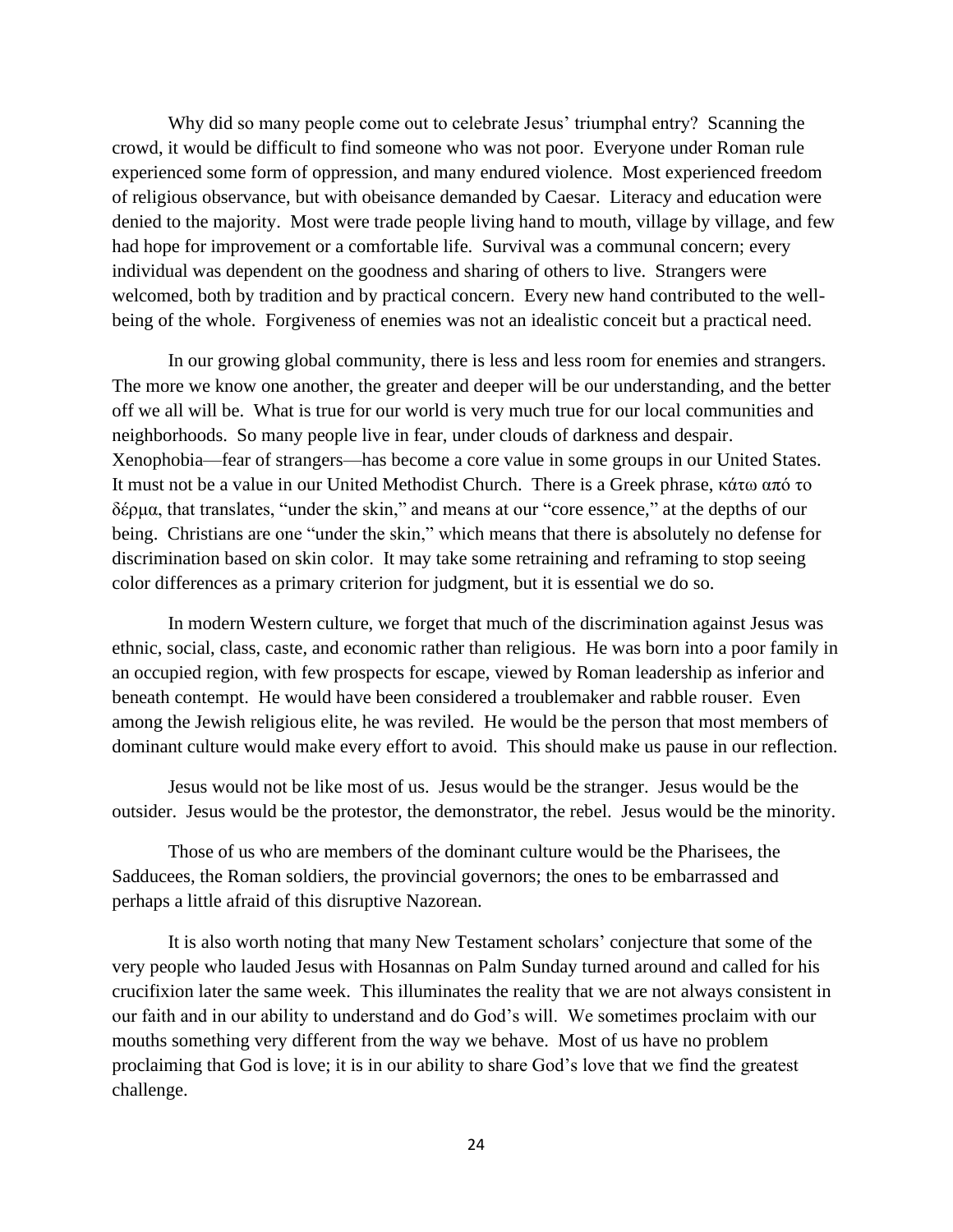### Questions for Conversation

- 1. We wave our palm branches in the safety and comfort of our church sanctuaries. What would motivate us to take to the streets to proclaim Christ's gospel of love, forgiveness, justice, mercy, and peace?
- 2. What is your greatest obstacle to reaching out to different people: skin color, language, economic level, educational level, politics, religion, or something else? How can we work together to help overcome it?
- 3. What specific things might we do within our fellowship to make it easier to reach out to other cultures, ethnicities, language groups, and economic realities?

## Questions for Personal Reflection between Sessions

- 1. What will you do this week to prepare and fully engage in the journey through Holy Week? (A devotional guide for individuals is included with this study.)
- 2. What does the phrase "unity in diversity" mean to you? How do we honor and value cultural, ethnic, and racial differences while working for unity and oneness?
- 3. What are some of the things you wish you better understood about people of other cultures, nations, ethnicities, and lived realities? What can you do to find out?

## Closing Prayer (or one of your own):

We shout our praises and adoration for your Son, O Lord, and we mean what we say. Yet we find it hard to align our actions with our best intentions. We need your help to bridge the gap between our intentions and our behaviors. Bless us with a love that is not abstract, but real; a faith that builds bridges instead of walls. We ask this humbly, O God. Amen.

Recommended Resources for Deeper Learning and Understanding:

Book:

*Where Do We God from Here: Chaos or Community* by Martin Luther King, Jr. One of King's last published books raises and explores the question that is still before us today.

Film:

*Whose Streets?* by Sabaah Folayan & Damon Davis. In the wake of the Ferguson protests, the battle was no longer limited to "civil" rights, but the right to live.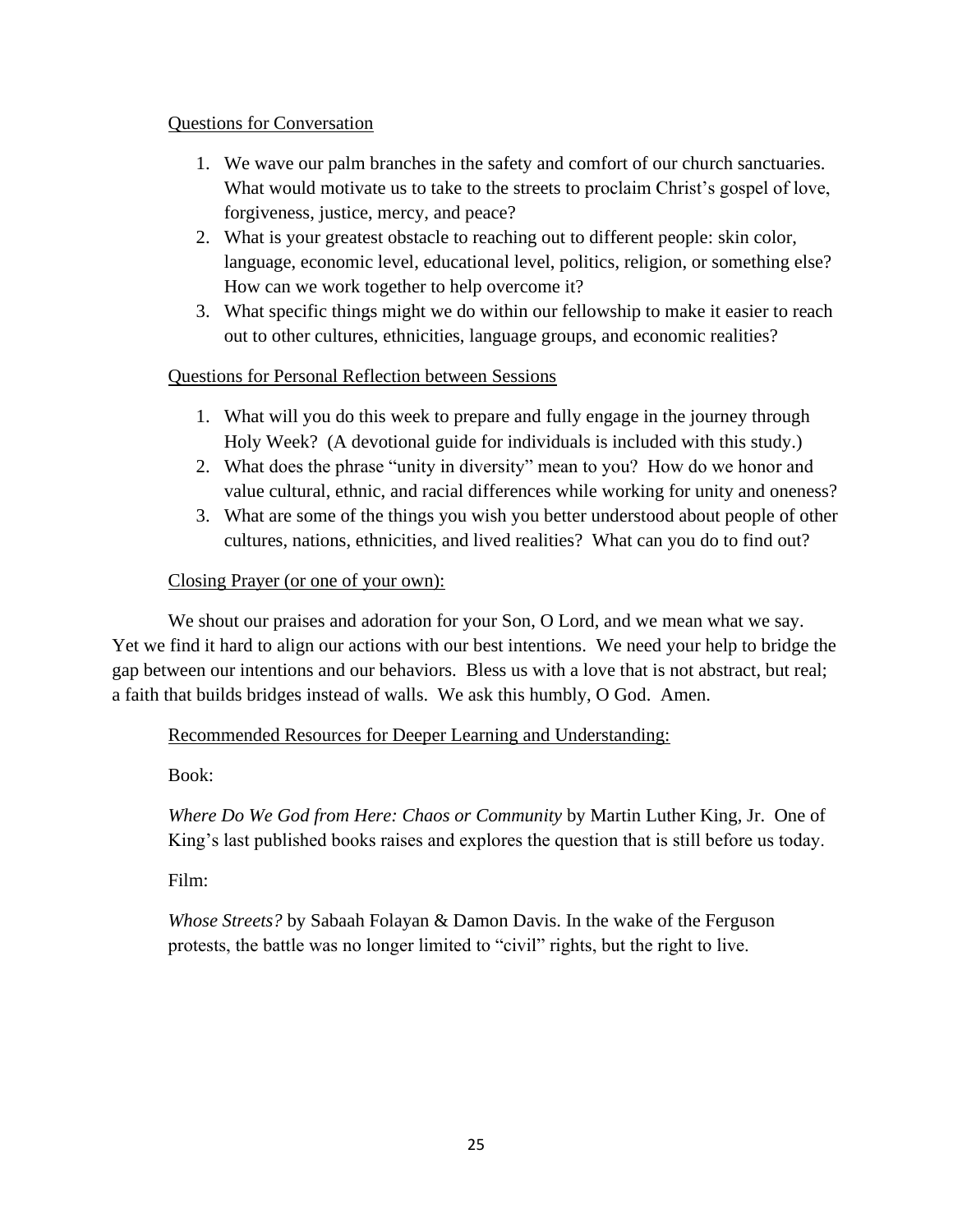### **A Daily Holy Week Devotional Guide for Personal Reflection**

Mark's Gospel offers a day-by-day journey with Jesus and the disciples through Holy Week. There are wonderful messages for our post-Easter discipleship contained in these passages. I recommend reading Mark chapters 11–16 once each day, then spend some time reflecting on these highlighted passages.

### **Monday**

On the following day, when they came from Bethany, he was hungry. Seeing in the distance a fig tree in leaf, he went to see whether perhaps he would find anything on it. When he came to it, he found nothing but leaves, for it was not the season for figs. He said to it, 'May no one ever eat fruit from you again.' And his disciples heard it. (Mark 11:12-14)

Each of us has an almost unlimited number of opportunities to honor and glorify God through the ways we talk, think, act, and feel. We all know that gossip, insults, bigotry, prejudice, violence, jealousy, dishonesty, and a host of other negative qualities do nothing to build up; they only tear down and destroy. These are examples of what John Wesley meant when he admonished the people called Methodist to "do no harm." Conversely, kind words, complements, charitable acts, encouragement, generosity, and compassion create a strong foundation upon which we can build lasting relationship. The lesson of the fig tree is this: "by our fruits we shall be known."

- 1. In what ways does our "fruit bearing" deserve praise? In what ways does it deserve "curse?" Is it ever possible for our "fruit bearing" to be out of season?
- 2. Where do you feel you could improve most in being open to people who are most different from you? What would help you to "bear fruit" with new people in new places? With people very different from you?

### **Tuesday**

Again, they came to Jerusalem. As he was walking in the temple, the chief priests, the scribes, and the elders came to him and said, 'By what authority are you doing these things? Who gave you this authority to do them?' (Mark 11:27-28)

Authors create stories, interpret facts, attempt to teach, and help to reveal deeper truths and meaning. Jesus received "authoring power," authority from God to preach and to teach a new and evolved revelation: good news! Jesus conferred on his followers the same authority to continue God's divine gospel work even after the resurrection. Together, we are the incarnation, the body of Christ. All authority on heaven and on earth has been given to us to spread God's good news to ALL people.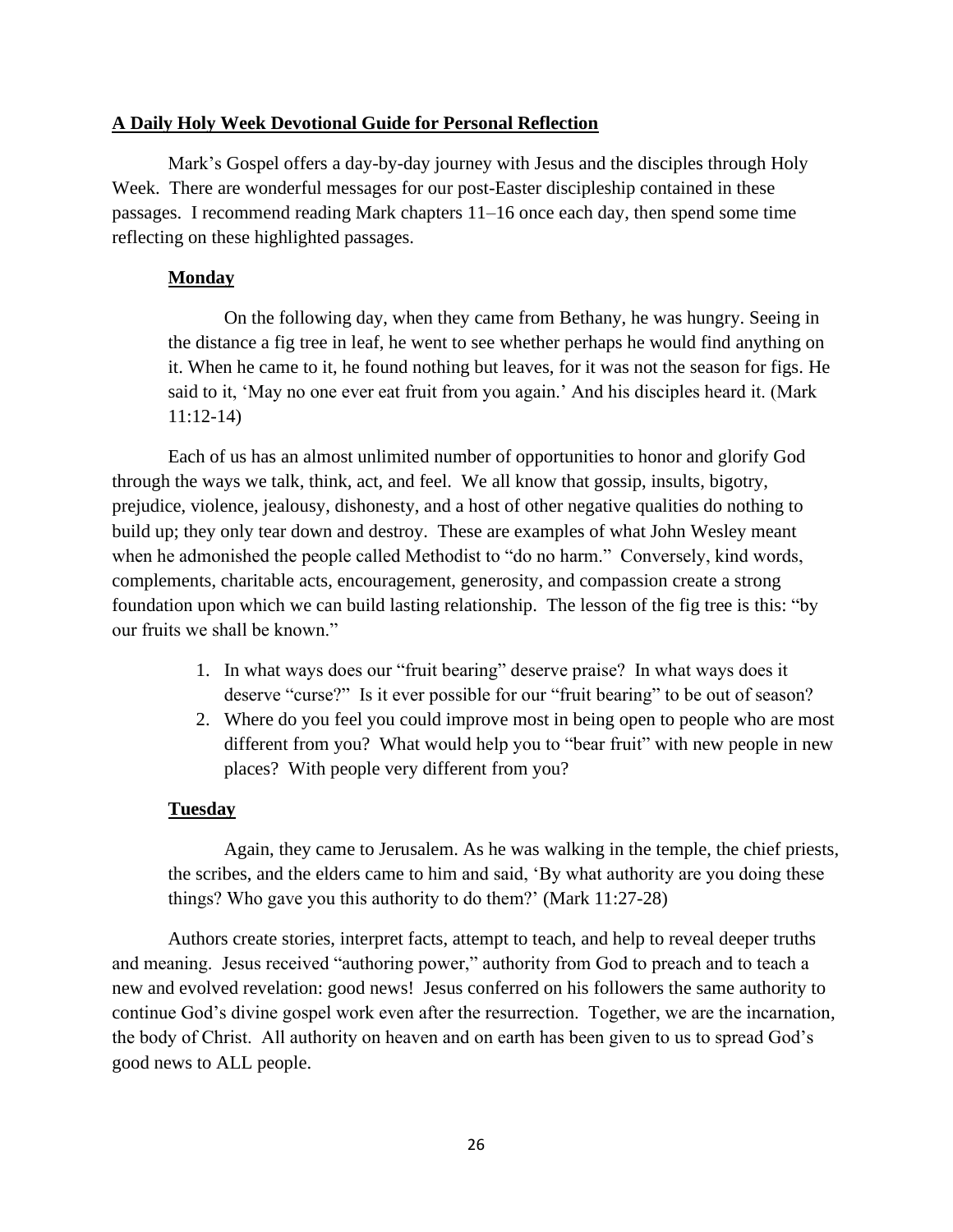- 1. How do you spread the gospel in your words and actions? How are you "authoring" (using your words, your understanding, your unique perspective) to make available to other people the love of God through Jesus Christ?
- 2. How can you expand your "cast of characters" to include people of other cultures, races, ethnicities, languages, and skin tones in the story God is telling through you?

#### **Wednesday**

While he was at Bethany in the house of Simon the leper, as he sat at the table, a woman came with an alabaster jar of very costly ointment of nard, and she broke open the jar and poured the ointment on his head. But some were there who said to one another in anger, 'Why was the ointment wasted in this way? For this ointment could have been sold for more than three hundred denarii, and the money given to the poor.' And they scolded her. But Jesus said, 'Let her alone; why do you trouble her? She has performed a good service for me. For you always have the poor with you, and you can show kindness to them whenever you wish; but you will not always have me. She has done what she could; she has anointed my body beforehand for its burial. Truly I tell you, wherever the good news is proclaimed in the whole world, what she has done will be told in remembrance of her.' (Mark 14:3-9)

"You can show kindness to them [the poor, the outcast] whenever you wish." Why do you think Jesus' disciples were so offended by the kind and loving act of this simple woman? The fact that she freely entered the house of a leper indicates that she was an outcast of society herself, so the gift of costly ointment was probably a huge sacrifice for her. Often, those of us who know we should doing more feel ashamed and embarrassed when we see others doing more. Our natural response is to be defensive and arrogant, and perhaps dismissive of the kindness of others. But Jesus points out that there are unlimited opportunities for kindness and service, and the example of a strange woman, an outcast, should shine throughout eternity!

- 1. Kindness is not a competition; it should become central to our "normativity." What do you believe should be "normal" for all Christians? For all people?
- 2. What might you do in the coming weeks to get to know and better understand the "normativity" of someone significantly different from the people with whom you usually spend your time?

### **Maundy Thursday**

When it was evening, he came with the twelve. And when they had taken their places and were eating, Jesus said, 'Truly I tell you, one of you will betray me, one who is eating with me.' They began to be distressed and to say to him one after another, 'Surely, not I?' He said to them, 'It is one of the twelve, one who is dipping bread into the bowl with me. For the Son of Man goes as it is written of him, but woe to that one by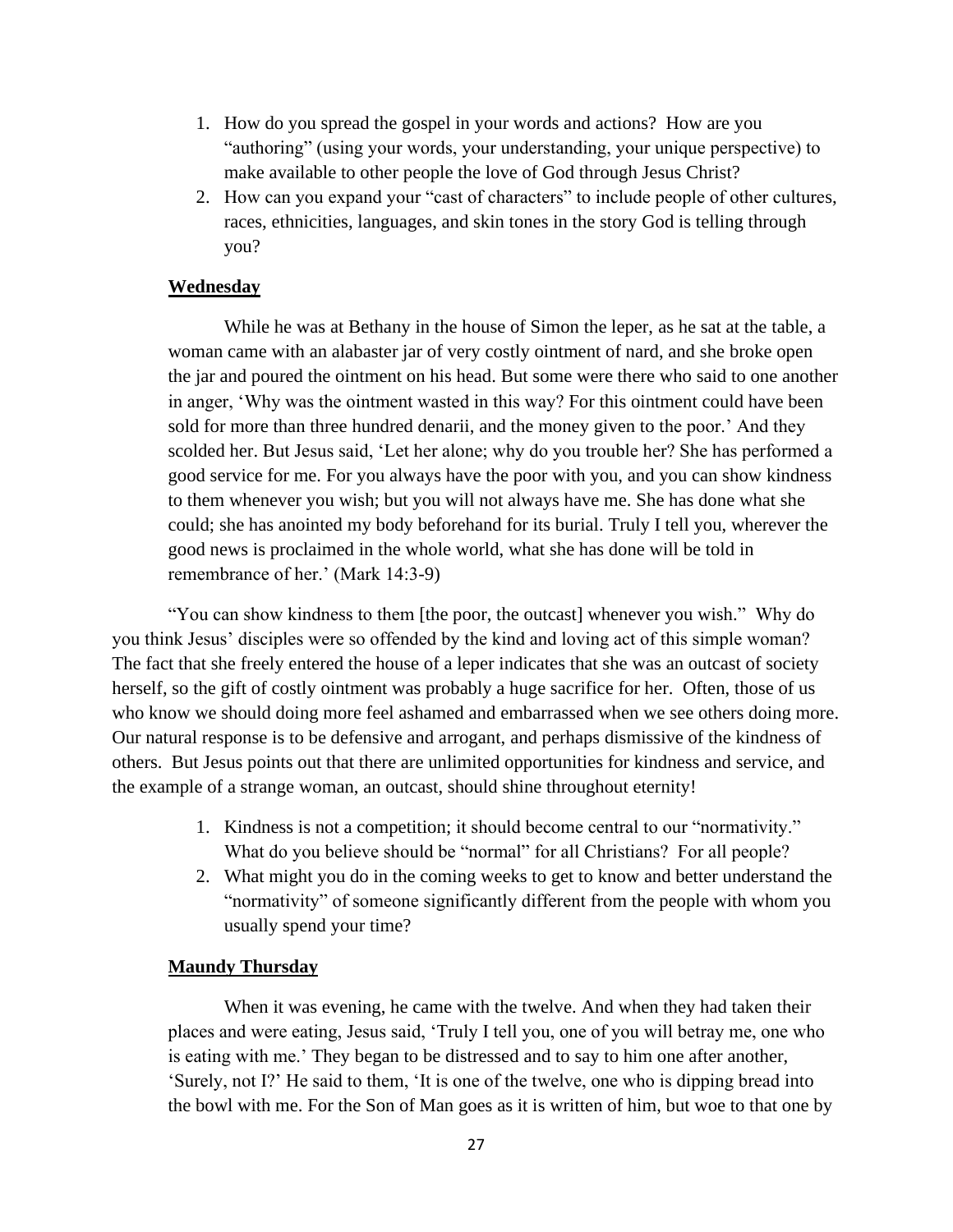whom the Son of Man is betrayed! It would have been better for that one not to have been born.' (Mark 14:17-21)

The betrayal of Jesus by Judas Iscariot (and the denial by Peter) have become so ordinary in our annual remembrance of Holy Week that they may not have the emotional impact for us that the Gospel writers intended. Judas turned Jesus over to the governing cultural authorities in a literal sense. We do this metaphorically whenever we allow our cultural, political, societal, and economic preferences display the nature of our commitment and obedience to God. When we are disciples first, we stand by Jesus; when we are defined first by race, creed, color, politics, or caste, we betray our relationship to Jesus. Many times each day, we are called to declare our allegiance, either to Jesus or to something else.

- 1. How is discrimination based on class, skin color, nation of origin, education, or language a betrayal of Jesus? How does God's "all of us together" vision help us avoid betrayal?
- 2. What helps you to "repent" (turn back to Jesus) and away from the worldly influences that distract and demand your attention and allegiance?

### **Good Friday**

As soon as it was morning, the chief priests held a consultation with the elders and scribes and the whole council. They bound Jesus, led him away, and handed him over to Pilate. Pilate asked him, 'Are you the King of the Jews?' He answered him, 'You say so.' Then the chief priests accused him of many things. Pilate asked him again, 'Have you no answer? See how many charges they bring against you.' But Jesus made no further reply, so that Pilate was amazed. (Mark 15:1-5)

In the Christian year, Good Friday may be the saddest, most desolate day. The *good* in Good Friday is derived from the meaning of *good* as pious or holy. It is good in the sense that it is divinely ordained for greater good to occur. But through our Gospels, this is a day of tragedy, injustice, and deep, deep despair. Yet there is a powerful lesson in Mark's account of the meeting between Pilate and Jesus. The truth of Jesus Christ and the will of God are what they are; there is no need for debate. Jesus doesn't defend himself. God so loves the world that even the sacrifice of Jesus is worth it. God's desire for all people to be reconciled and one through the Christ needs no defense. It does require humble obedience and unwavering courage, but no true follower of Jesus need do more (or less) than love God first and foremost and love all of God's created children as they love Jesus.

- 1. If actions speak louder than words, how do you witness to the love, grace, and justice of God in your behaviors, practices, and activities?
- 2. Many people in our world live a daily reality of fear, dark despair, hopelessness, poverty, discrimination, hunger, homelessness, violence, and addiction. The shadow of Good Friday—one day of memorial to the death of all goodness,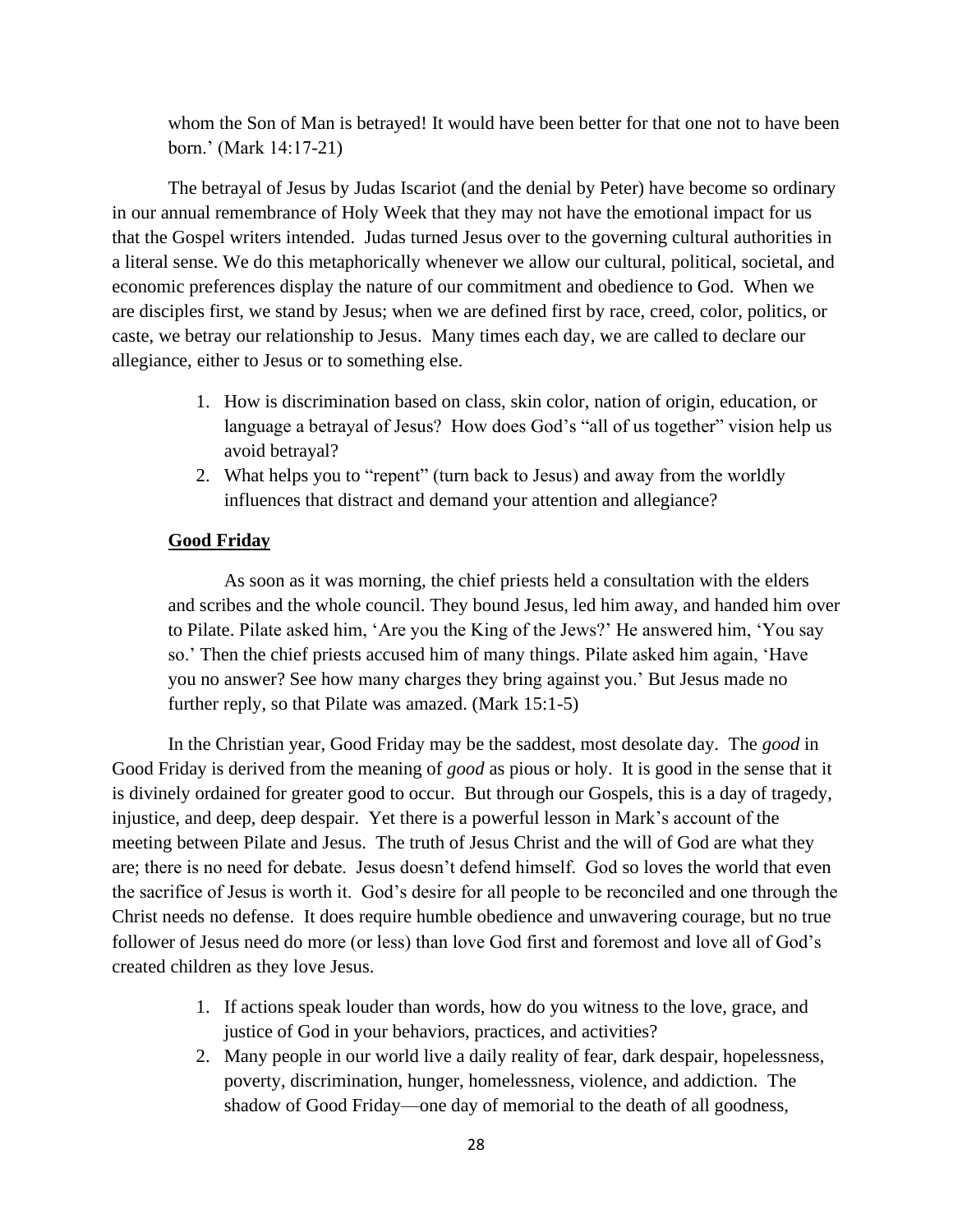mercy, justice, and light—hangs over them every day. What is God's answer for these people? How are we part of this answer?

### **Holy (Black) Saturday**

When evening had come, and since it was the day of Preparation, that is, the day before the sabbath, Joseph of Arimathea, a respected member of the council, who was also himself waiting expectantly for the kingdom of God, went boldly to Pilate and asked for the body of Jesus. Then Pilate wondered if he were already dead; and summoning the centurion, he asked him whether he had been dead for some time. When he learned from the centurion that he was dead, he granted the body to Joseph. Then Joseph bought a linen cloth, and taking down the body, wrapped it in the linen cloth, and laid it in a tomb that had been hewn out of the rock. He then rolled a stone against the door of the tomb. Mary Magdalene and Mary the mother of Joses saw where the body was laid. (Mark 15:42-47)

Just a word of caution: don't race to Easter! Yes, it is coming, and we will all rejoice, but for this moment, stand with Mary Magdalene and Mary, the mother of Joses, and see the source of your hopes, dreams, and deepest desires as a lifeless corpse placed in a tomb. What does it feel like as you see and hear and feel the large stone moved into place to seal the tomb? Where do you go? What do you do with the grief and the despair and the loss? What questions do you carry away, and what is the state of your soul and spirit? Fortunately, most of us experience the depths of despair on an infrequent basis. If this is the case, we should count ourselves lucky because our days are not filled with fear; we hold hope in our hearts; we are recipients of the benefits of a system that rewards us, affirms us, secures us, and treats us fairly. This is not the case for billions on our planet and tens of millions in minority cultures in the United States. For so many, there is little hope, justice, mercy, or equity. It is essential for those of us who have, to be mindful of those who lack. In a world where so much darkness prevails, it is vital that those of us living in the light remember that it is not our alone. It is the light of Christ, extinguished for many, but the final reality that comes with Easter morning.

- 1. Where do you witness the greatest darkness, despair, and hopelessness in the world? How do you believe God expects us to respond to this darkness as individual disciples of Jesus Christ and as Christian communities of faith?
- 2. As we better understand the darkness and violence that discrimination, racial injustice, and ethnic disparities create, how does Easter offer us the power and direction to dismantle racism and create a more just, caring, and equitable world?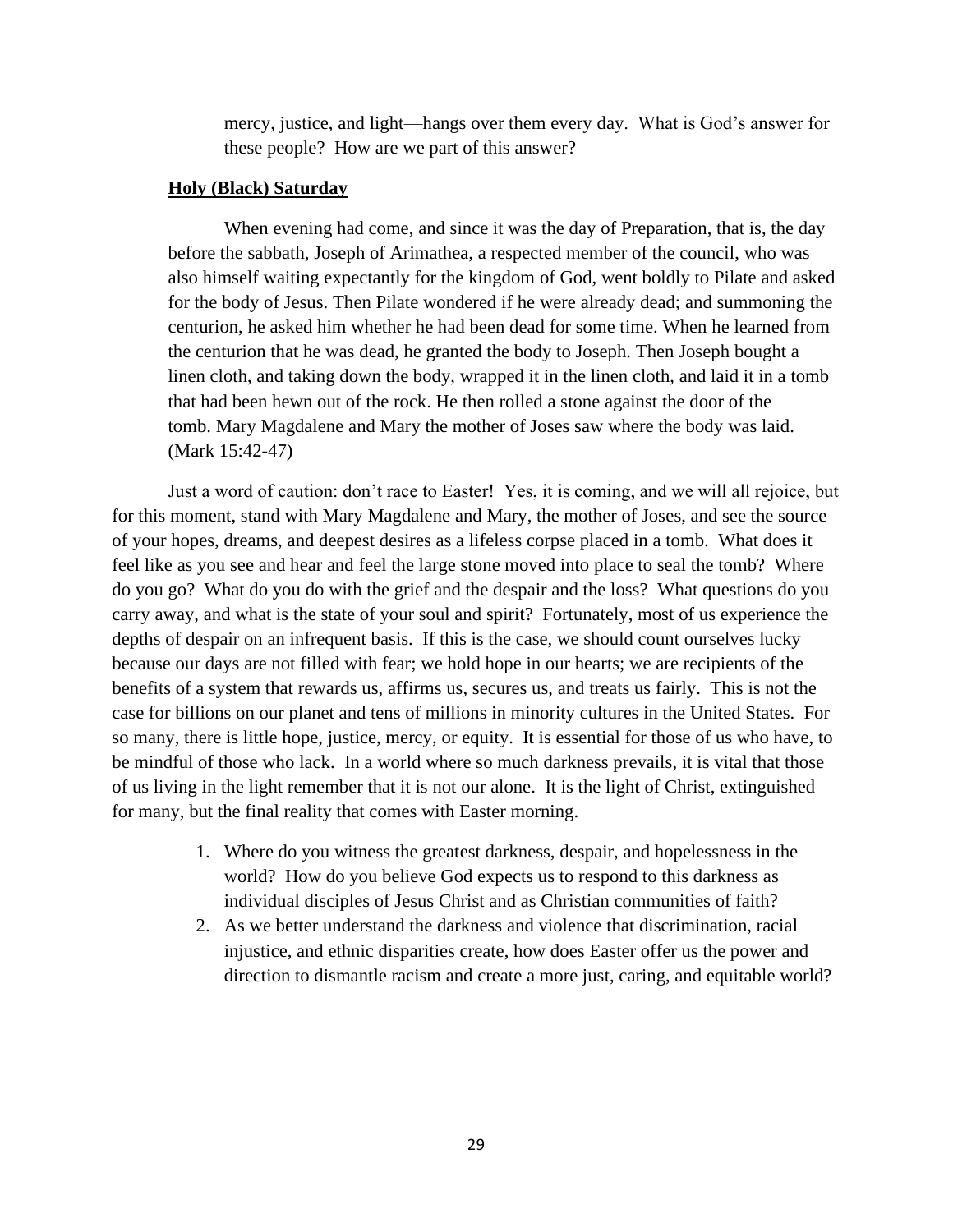#### **Session Eight: Easter Sunday**

When the sabbath was over, Mary Magdalene, and Mary the mother of James, and Salome bought spices, so that they might go and anoint him. And very early on the first day of the week, when the sun had risen, they went to the tomb. They had been saying to one another, 'Who will roll away the stone for us from the entrance to the tomb?' When they looked up, they saw that the stone, which was very large, had already been rolled back. As they entered the tomb, they saw a young man, dressed in a white robe, sitting on the right side; and they were alarmed. But he said to them, 'Do not be alarmed; you are looking for Jesus of Nazareth, who was crucified. He has been raised; he is not here. Look, there is the place they laid him. But go, tell his disciples and Peter that he is going ahead of you to Galilee; there you will see him, just as he told you.' So they went out and fled from the tomb, for terror and amazement had seized them; and they said nothing to anyone, for they were afraid. (Mark 16:1-8)

Why did Jesus have to die? Why did Jesus' closest followers not believe him when he said he would return? Why were they so surprised, and why were they afraid to tell anyone? These are good questions about first-century disciples and twenty-first-century disciples. We know how the story comes out, but many of us are still afraid to tell this to people we don't know. We joyfully celebrate the resurrected Christ but live our daily lives as if nothing much special has happened. And though our world has never been the same since the birth, life, death, and resurrection of Jesus, we are not always the best lenses through which to view world-shaking transformation.

Paul states that the evidence that we are "plugged into" the Holy Spirit resurrection power of God is that we will be known for our "love, joy, peace, patience, kindness, generosity, faithfulness, gentleness, and self-control" (Galatians 5:22-23); but is this how the Christian church is generally viewed in our day? When our denomination embarked on its "Open Hearts, Open Minds, and Open Doors" campaign at the beginning of the twenty-first century, more people reported that they felt unwelcome in our churches than felt welcome. Our recent history shows struggles to welcome and include women, persons of diverse nationalities/cultures/ethnicities, lesbian/gay/bisexual/transgendered/queer/intersexual/asexual (LGBTQIA), and the differently abled/disabled into our communities of faith. Consciously and unconsciously, we have redefined "the ends of the earth" (see Psalms 65; 72; Isaiah 24; 45; Acts 13:47) to mean those places and people with whom we are most familiar and comfortable. This is *not* why Jesus had to die.

Jesus died because human beings were incapable of understanding God's will for creation. The creation and everything in it—including human beings—were made good by God. But as the normal healthy children we are, human beings are messy, unruly, willful, defiant, petulant, and loudly obnoxious (in addition to being cute, lovable, adorable, affectionate, grateful, and fulfilling). In so many ways, we have trashed God's good gifts—destroying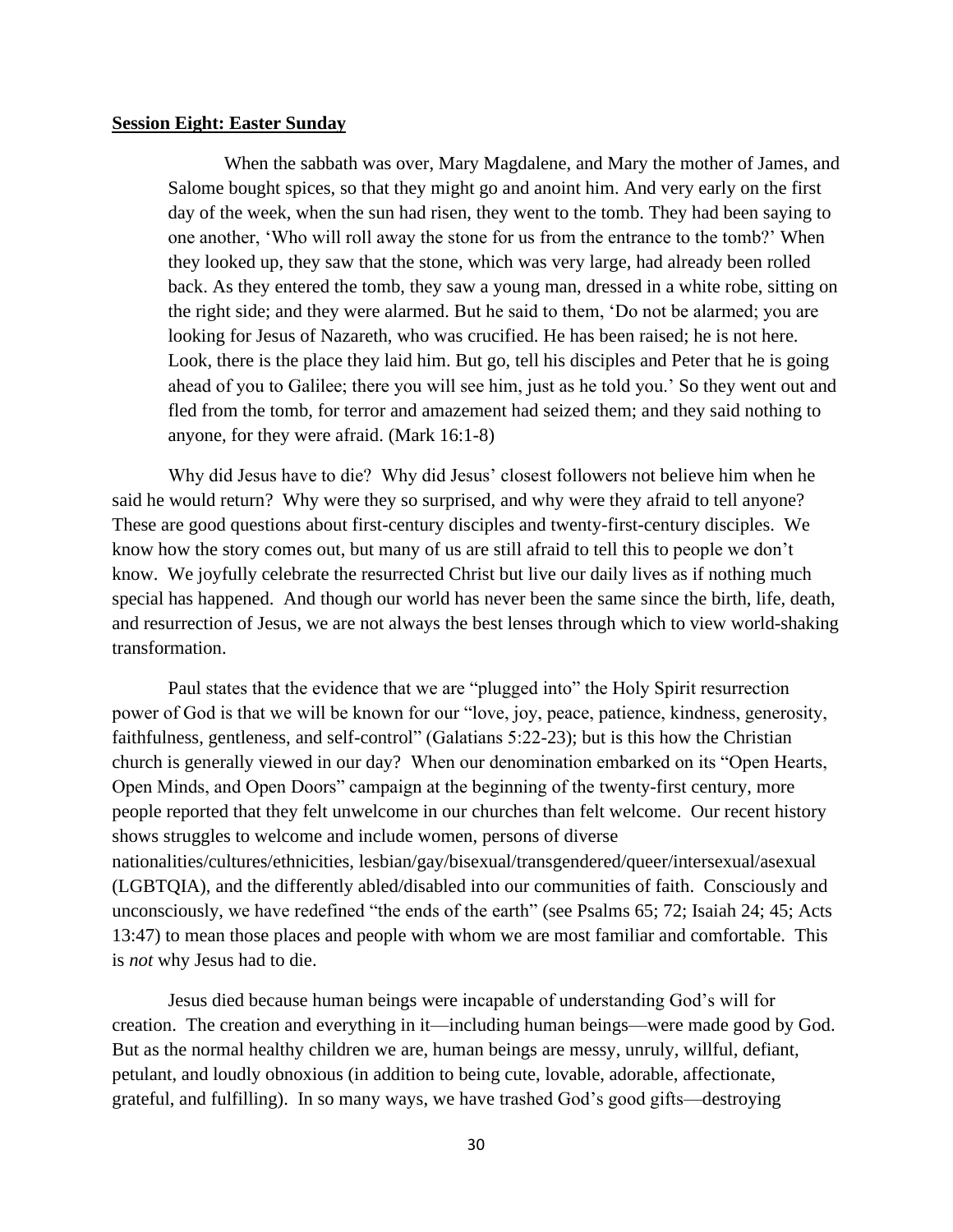creatures, despoiling nature, depleting resources, disrespecting people—with little or no remorse or appreciation. God intends that we, made in God's image as a part of this sacred and glorious creation, enjoy all the gifts, especially one another. But we are unable to do it on our own. We continue to do things our way, denying God's will, disregarding God's unconditional love, and ignoring the basic teachings from Christ regarding our neighbors (see Luke 10:20-37; Matthew 25:31-46). Unity of heart, mind, spirit, and soul, proclaiming faith with one accord, doing all in our power to maintain this unity: this is the will of God and why it was necessary for Jesus to come and die. God, through Jesus, did *for* us what we are unable to do for ourselves; we require that Jesus keep doing it over and over again because we still haven't learned how to treat each other well.

Repeatedly throughout the Hebrew and Christian scriptures, fear prevented God's people from doing what God expected them to do. Sometimes we feel that *doubt* is the opposite of *faith*, but *fear* is the true opposite. Fear prevents us from being the people God needs us to be. When we see a stranger, a foreigner, an immigrant, a person of a different skin color or language, fear is often at the root of our prejudice and separation. But it doesn't have to be that way. We are the people of angels who say, "fear not" and a risen Christ who says, "do not be alarmed." God's Holy Spirit can work in us to calm us, to grant us peace and patience, faithfulness, gentleness, and self-control, that we might extend kindness, generosity, and love with an abundant joy to ALL people.

The risen Christ is with us, within us, and at work to transform us; to lift us from our normativity and to transcend the bias and fear that keeps us from tearing down the dividing walls and hostility between us (Ephesians 2:14). Christ is in us; we are in Christ. We are one with Christ, one with each other, and one in ministry to all the world. We are bound by Paul's guidance, "If then there is any encouragement in Christ, any consolation from love, any sharing in the Spirit, any compassion and sympathy, make my joy complete: be of the same mind, having the same love, being in full accord and of one mind. Do nothing from selfish ambition or conceit, but in humility regard others as better than yourselves. Let each of you look not to your own interests, but to the interests of others" (Philippians 2:1-4). When we truly understand and embrace these foundational truths, we should have no problem dismantling the destructive forces of racism and ethnic prejudice, working together to build beloved community, the very kingdom/kin\*dom of God, on earth as it is in heaven.

#### Questions for Conversation

- 1. What actually changed on that first Easter resurrection morning? How has the world been impacted? How would you describe the "before" and "after" of the resurrection of Jesus the Christ?
- 2. What is the significance of Easter to you personally?
- 3. What is different about "Easter people" from everyone else?